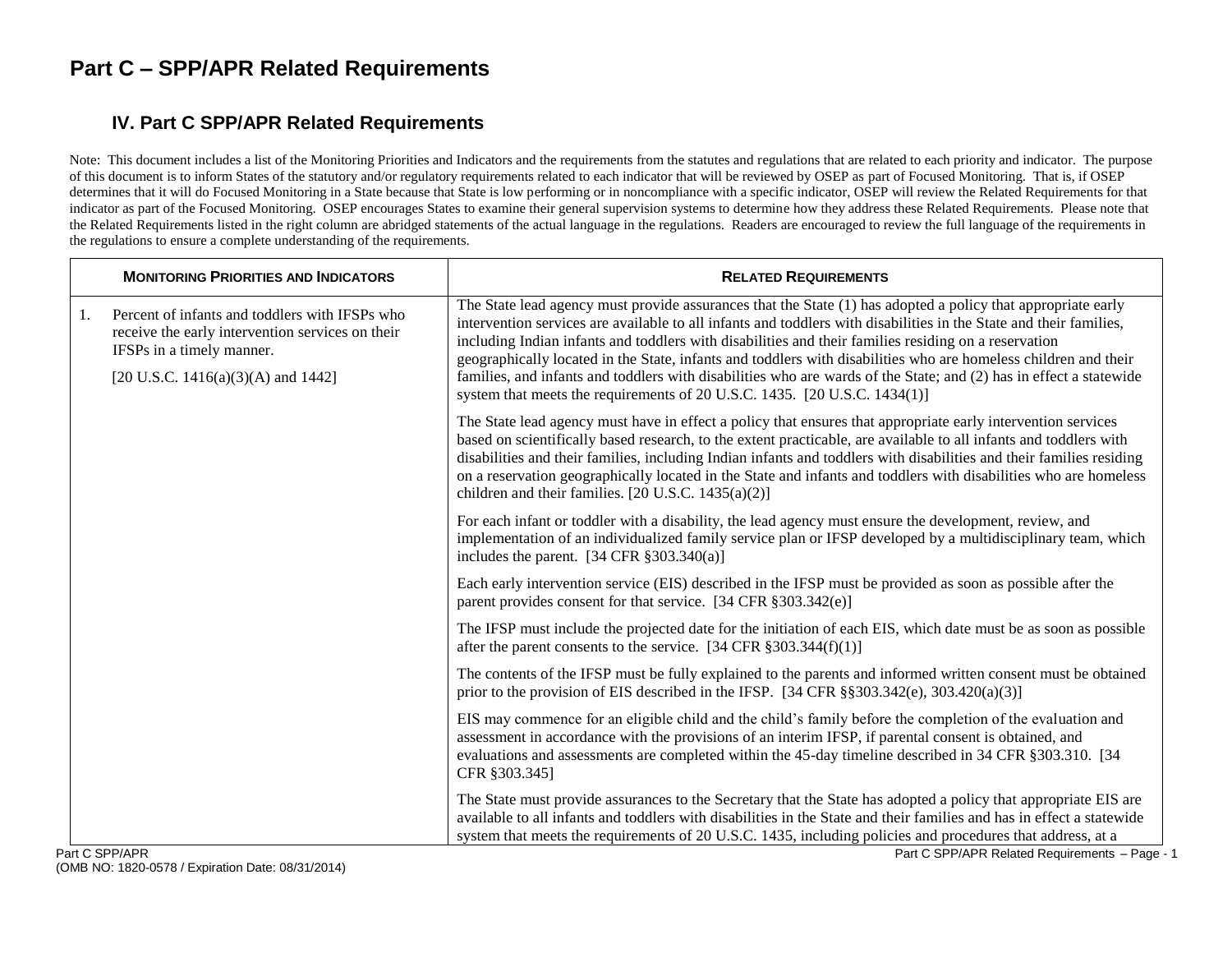| <b>MONITORING PRIORITIES AND INDICATORS</b>                                                                                    | <b>RELATED REQUIREMENTS</b>                                                                                                                                                                                                                                                                                                                                                                                                                                                                                                                                                                                                                                                                              |
|--------------------------------------------------------------------------------------------------------------------------------|----------------------------------------------------------------------------------------------------------------------------------------------------------------------------------------------------------------------------------------------------------------------------------------------------------------------------------------------------------------------------------------------------------------------------------------------------------------------------------------------------------------------------------------------------------------------------------------------------------------------------------------------------------------------------------------------------------|
|                                                                                                                                | minimum, the components required in §§303.111 through 303.126. [34 CFR §§303.101(a)(1) and (2),<br>303.112]                                                                                                                                                                                                                                                                                                                                                                                                                                                                                                                                                                                              |
|                                                                                                                                | Each application must include a description of the procedure used by the State to ensure that resources are<br>made available under Part C for all geographic areas within the State. [34 CFR §303.207]                                                                                                                                                                                                                                                                                                                                                                                                                                                                                                  |
|                                                                                                                                | The IFSP must include the name of the service coordinator who is responsible for the implementation of the<br>EIS identified in a child's IFSP. [34 CFR §§303.34; 303.344(g)]                                                                                                                                                                                                                                                                                                                                                                                                                                                                                                                            |
|                                                                                                                                | The IFSP must include a statement of the specific EIS, based on peer-reviewed research (to the extent<br>practicable), that are necessary to meet the unique needs of the child and the family to achieve the results or<br>outcomes identified in the IFSP. [34 CFR §303.344(d)]                                                                                                                                                                                                                                                                                                                                                                                                                        |
|                                                                                                                                | EIS includes developmental services selected in collaboration with the parents, that meet the standards of the<br>State, including the requirements of Part C; that are designed to meet the developmental needs of an infant or<br>toddler with a disability and the needs of the family to assist appropriately in the infant's or toddler's<br>development; and provided under public supervision, by qualified personnel. [34 CFR §303.13]                                                                                                                                                                                                                                                           |
|                                                                                                                                | Each system must include a comprehensive system of personnel development. [34 CFR § 303.118]                                                                                                                                                                                                                                                                                                                                                                                                                                                                                                                                                                                                             |
|                                                                                                                                | Each system must include policies and procedures relating to the establishment and maintenance of<br>qualification standards to ensure that personnel necessary to carry out the purposes of this part are<br>appropriately and adequately prepared and trained. [34 CFR §303.119(a)]                                                                                                                                                                                                                                                                                                                                                                                                                    |
|                                                                                                                                | EIS must be provided at no cost, except, subject to 34 CFR §§303.520 and 303.521, where Federal or State law<br>provides for a system of payments by families, including a schedule of sliding fees. [34 CFR §§303.13(a)(3),<br>303.500(b), 303.520, 303.521]                                                                                                                                                                                                                                                                                                                                                                                                                                            |
|                                                                                                                                | The inability of the parents of an infant or toddler with a disability to pay for services will not result in a delay<br>or denial of services under Part C to the child or the child's family such that, if the parent or family meets the<br>State's definition of inability to pay, the infant or toddler with a disability must be provided all Part C services<br>at no cost. [34 CFR $\S 303.521(a)(4)(ii)$ ]                                                                                                                                                                                                                                                                                      |
|                                                                                                                                | Each State must ensure that it has in place methods for State interagency coordination. State law or regulation,<br>signed interagency or intra-agency agreements or other appropriate written methods must be in place to ensure<br>the provision of, and establish the financial responsibility of each agency for paying for EIS (consistent with<br>State law and the requirements of this part). The methods must include procedures for achieving timely<br>resolution of intra-agency and interagency disputes, and mechanisms to ensure that no services that a child is<br>entitled to receive under this part are delayed or denied because of disputes between agencies. [34 CFR<br>§303.511] |
| Percent of infants and toddlers with IFSPs who<br>2.<br>primarily receive early intervention services in the<br>Part C SPP/APR | EIS are developmental services that, to the maximum extent appropriate, are provided in natural environments,<br>as defined in 34 CFR § 303.26, and consistent with 34 CFR § § 303.126 and 303.344(d). [34 CFR<br>Part C SPP/APR Related Requirements - Page - 2                                                                                                                                                                                                                                                                                                                                                                                                                                         |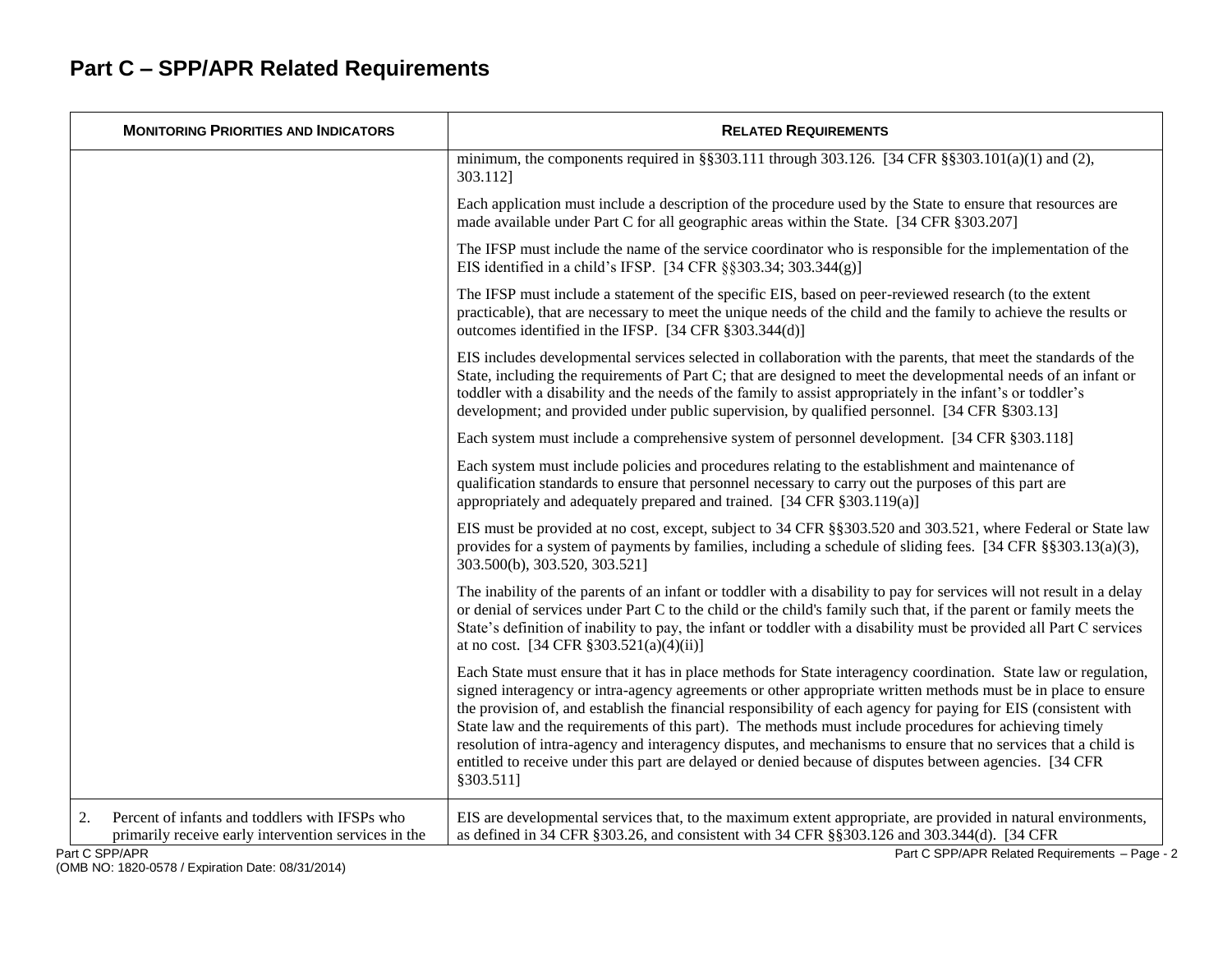| <b>MONITORING PRIORITIES AND INDICATORS</b>                                                     | <b>RELATED REQUIREMENTS</b>                                                                                                                                                                                                                                                                                                                                                                                                                                                                                                                                                                                                                                                                                                                                                                                                                                                                                                                                              |
|-------------------------------------------------------------------------------------------------|--------------------------------------------------------------------------------------------------------------------------------------------------------------------------------------------------------------------------------------------------------------------------------------------------------------------------------------------------------------------------------------------------------------------------------------------------------------------------------------------------------------------------------------------------------------------------------------------------------------------------------------------------------------------------------------------------------------------------------------------------------------------------------------------------------------------------------------------------------------------------------------------------------------------------------------------------------------------------|
| home or programs for typically developing children.                                             | §303.13(a)(8)]                                                                                                                                                                                                                                                                                                                                                                                                                                                                                                                                                                                                                                                                                                                                                                                                                                                                                                                                                           |
| [20 U.S.C. 1416(a)(3)(A) and 1442]                                                              | Natural environments means settings that are natural or typical for a same-aged infant or toddler without a<br>disability, may include the home or community settings, and must be consistent with the provisions of 34 CFR<br>§303.126. [34 CFR §303.26]                                                                                                                                                                                                                                                                                                                                                                                                                                                                                                                                                                                                                                                                                                                |
|                                                                                                 | Each system must include policies and procedures to ensure, consistent with 34 CFR §§303.13(a)(8), 303.26,<br>and $303.344(d)(1)(ii)$ , that EIS are provided $-$ (a) to the maximum extent appropriate, in natural environments;<br>and (b) in settings other than the natural environment that are most appropriate, as determined by the parent and<br>the IFSP Team, only when early intervention services cannot be achieved satisfactorily in a natural<br>environment. [34 CFR §303.126]                                                                                                                                                                                                                                                                                                                                                                                                                                                                          |
|                                                                                                 | The IFSP must include a statement that each EIS is provided in the natural environment for that child or<br>service to the maximum extent appropriate consistent with 34 CFR §§303.13(a)(8), 303.26 and 303.126, or,<br>subject to 34 CFR § 303.344(d)(1)(ii)(B), a justification as to why an early intervention service will not be<br>provided in the natural environment. The determination of the appropriate setting for providing EIS to an<br>infant or toddler with a disability, including any justification for not providing a particular EIS in the natural<br>environment for that infant or toddler with a disability and service, must be (1) made by the IFSP Team (which<br>includes the parent and other team members); (2) consistent with the provisions in 34 CFR $\S$ \$303.13(a)(8),<br>303.26, and 303.126; and (3) based on the child's outcomes that are identified by the IFSP Team in 34 CFR<br>$§303.344(c)$ . [34 CFR §303.344(d)(1)(ii)] |
| 3.<br>Percent of infants and toddlers with IFSPs who<br>demonstrate improved:                   | The State lead agency must have a statewide system as described in 20 U.S.C. 1433 that provides for each infant<br>or toddler with a disability, and the infant's or toddler's family, to receive: a multidisciplinary assessment of the                                                                                                                                                                                                                                                                                                                                                                                                                                                                                                                                                                                                                                                                                                                                 |
| A. Positive social-emotional skills (including<br>social relationships);                        | unique strengths and needs of the infant or toddler and the identification of services appropriate to meet such<br>needs. The IFSP shall be in writing and contain a statement of the infant's or toddler's present levels of physical<br>development, cognitive development, communication development, social or emotional development, and                                                                                                                                                                                                                                                                                                                                                                                                                                                                                                                                                                                                                            |
| B. Acquisition and use of knowledge and skills<br>(including early language/communication); and | adaptive development, based on objective criteria; a statement of the family's resources, priorities, and concerns<br>relating to enhancing the development of the family's infant or toddler with a disability; a statement of the                                                                                                                                                                                                                                                                                                                                                                                                                                                                                                                                                                                                                                                                                                                                      |
| C. Use of appropriate behaviors to meet their<br>needs.                                         | measurable results or outcomes expected to be achieved for the infant or toddler and the family, including pre-<br>literacy and language skills, as developmentally appropriate for the child, and the criteria, procedures, and<br>timelines used to determine the degree to which progress toward achieving the results or outcomes is being made                                                                                                                                                                                                                                                                                                                                                                                                                                                                                                                                                                                                                      |
| [20 U.S.C. 1416(a)(3)(A) and 1442]                                                              | and whether modifications or revisions of the results or outcomes or services are necessary. [20 U.S.C.<br>$1436(a)(1)$ , (d)(1) through (3)]                                                                                                                                                                                                                                                                                                                                                                                                                                                                                                                                                                                                                                                                                                                                                                                                                            |
|                                                                                                 | The IFSP must include a statement of the infant or toddler with a disability's present levels of physical<br>development (including vision, hearing, and health status), cognitive development, communication<br>development, social or emotional development, and adaptive development. With the concurrence of the<br>family, the IFSP must include a statement of the family's resources, priorities, and concerns related to<br>enhancing the development of the child. The IFSP must include a statement of the measurable results or                                                                                                                                                                                                                                                                                                                                                                                                                               |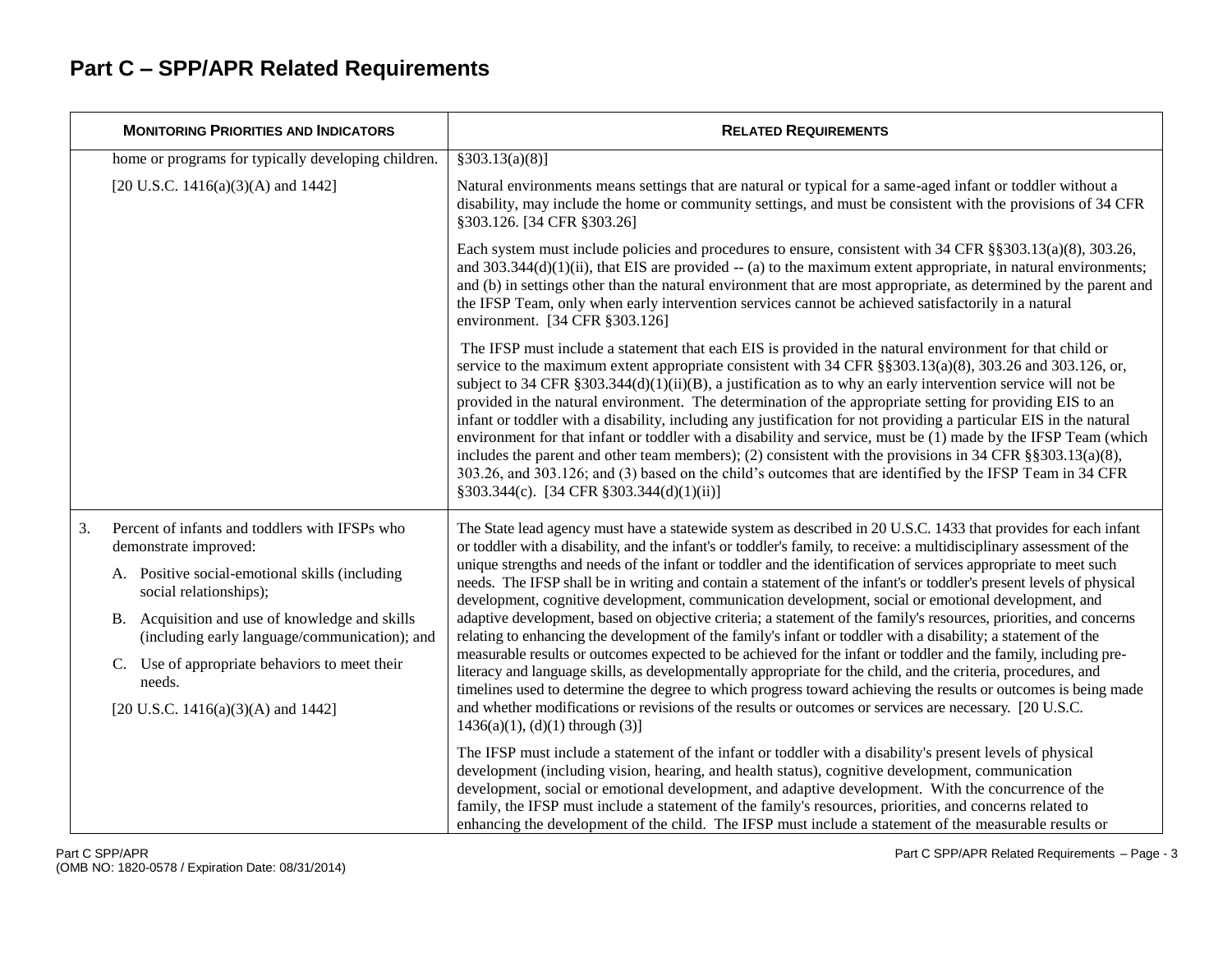| <b>MONITORING PRIORITIES AND INDICATORS</b> | <b>RELATED REQUIREMENTS</b>                                                                                                                                                                                                                                                                                                                                                                                                                                                                                                                                                                                                                                                                                                                                                                                                                                                                                                                                                                                                                                                        |
|---------------------------------------------|------------------------------------------------------------------------------------------------------------------------------------------------------------------------------------------------------------------------------------------------------------------------------------------------------------------------------------------------------------------------------------------------------------------------------------------------------------------------------------------------------------------------------------------------------------------------------------------------------------------------------------------------------------------------------------------------------------------------------------------------------------------------------------------------------------------------------------------------------------------------------------------------------------------------------------------------------------------------------------------------------------------------------------------------------------------------------------|
|                                             | measurable outcomes expected to be achieved for the child and family, and a statement of the specific early<br>intervention services that are necessary to meet the unique needs of the child and family. [34 CFR §303.344(a)<br>through $(d)$ .]                                                                                                                                                                                                                                                                                                                                                                                                                                                                                                                                                                                                                                                                                                                                                                                                                                  |
|                                             | The IFSP for a child and the child's family must be reviewed every six months, or more frequently if<br>conditions warrant, or if the family requests a review, to determine the degree to which progress toward<br>achieving the results or outcomes identified in the IFSP is being made, and whether modification or revision of<br>the results, outcomes or EIS identified in the IFSP is necessary. A meeting must be conducted on at least an<br>annual basis to evaluate and revise, as appropriate, the IFSP for a child and the child's family. [34 CFR<br>§303.342(b) and (c)]                                                                                                                                                                                                                                                                                                                                                                                                                                                                                           |
|                                             | EIS include developmental services, provided in conformity with an IFSP, that are designed to meet the<br>developmental needs of an infant or toddler with a disability and the needs of the family to assist appropriately<br>in the infant's or toddler's development, as identified by the IFSP team. [34 CFR §§303.13; 303.114]                                                                                                                                                                                                                                                                                                                                                                                                                                                                                                                                                                                                                                                                                                                                                |
|                                             | The lead agency must ensure that, subject to obtaining parental consent in accordance with 34 CFR<br>§303.420(a)(2), each child under the age of three who is referred for evaluation or EIS under Part C and<br>suspected of having a disability, receives a timely, comprehensive, multidisciplinary evaluation of the child,<br>unless eligibility is established under 34 CFR $\S 303.321(a)(3)(i)$ . The evaluation procedures must include<br>identifying the child's level of functioning in each of the developmental areas in 34 CFR $\S 303.21(a)(1)$ . [34<br>CFR $§303.321(a)(1)(i)$ and $(b)(3)$ ]                                                                                                                                                                                                                                                                                                                                                                                                                                                                    |
|                                             | Each child determined eligible as an infant or toddler with a disability as defined in 34 CFR §303.21 must<br>receive a multidisciplinary assessment of the unique strengths and needs of that infant or toddler including the<br>identification of the child's needs in each of the developmental areas in 34 CFR $\S 303.21(a)(1)$ , and the services<br>appropriate to meet those needs. [34 CFR $\S 303.321(a)(1)(ii)(A)$ and $(c)(1)(iii)$ ]                                                                                                                                                                                                                                                                                                                                                                                                                                                                                                                                                                                                                                  |
|                                             | Infant or toddler with a disability means (1) an individual under three years of age who needs early intervention<br>services because the individual is experiencing a developmental delay, as measured by appropriate diagnostic<br>instruments and procedures, in one or more of the following areas: (i) Cognitive development. (ii) Physical<br>development, including vision and hearing, (iii) Communication development, (iv) Social or emotional<br>development, or (v) Adaptive development; or (2) Has a diagnosed physical or mental condition that has a high<br>probability of resulting in developmental delay. [34 CFR §303.21(a)] Each public agency or EIS provider who<br>has a direct role in the provision of EIS is responsible for making a good faith effort to assist each eligible child<br>in achieving the outcomes in the child's IFSP. However, Part C of the Act does not require that any public<br>agency or EIS provider be held accountable if an eligible child does not achieve the growth projected in the<br>child's IFSP. [34 CFR §303.346] |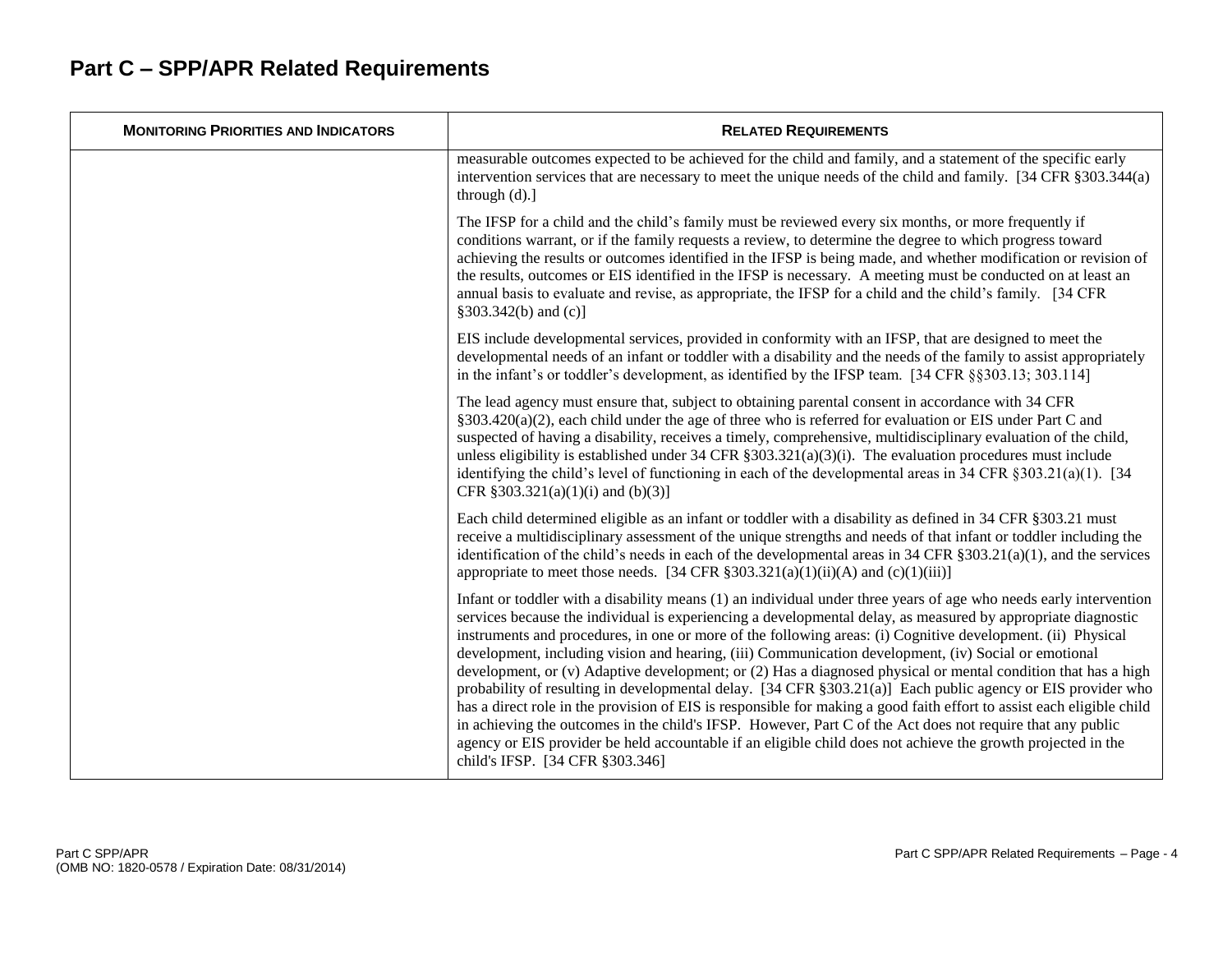|    | <b>MONITORING PRIORITIES AND INDICATORS</b>                                                                                                                                                  | <b>RELATED REQUIREMENTS</b>                                                                                                                                                                                                                                                                                                                                                                                                                                                                                                                                                                                                                                                     |
|----|----------------------------------------------------------------------------------------------------------------------------------------------------------------------------------------------|---------------------------------------------------------------------------------------------------------------------------------------------------------------------------------------------------------------------------------------------------------------------------------------------------------------------------------------------------------------------------------------------------------------------------------------------------------------------------------------------------------------------------------------------------------------------------------------------------------------------------------------------------------------------------------|
| 4. | Percent of families participating in Part C who<br>report that early intervention services have helped                                                                                       | The contents of the IFSP must be fully explained to the parents and informed written consent must be obtained<br>prior to the provision of EIS described in the IFSP. [20 U.S.C. 1436(e), 34 CFR $\S$ \$303.342(e), 303.420(a)(3)]                                                                                                                                                                                                                                                                                                                                                                                                                                              |
|    | the family:<br>Know their rights;<br>A<br>Effectively communicate their children's needs;<br>В.<br>and<br>Help their children develop and learn.<br>C.<br>[20 U.S.C. 1416(a)(3)(A) and 1442] | Consent means that (a) The parent has been fully informed of all information relevant to the activity for which<br>consent is sought, in the parent's native language, as defined in §303.25; (b) The parent understands and agrees<br>in writing to the carrying out of the activity for which the parent's consent is sought, and the consent form                                                                                                                                                                                                                                                                                                                            |
|    |                                                                                                                                                                                              | describes that activity and lists the early intervention records (if any) that will be released and to whom they<br>will be released; and $(c)(1)$ The parent understands that the granting of consent is voluntary on the part of the<br>parent and may be revoked at any time; and (2) If a parent revokes consent, that revocation is not retroactive<br>(i.e., it does not apply to an action that occurred before the consent was revoked). [34 CFR §303.7]                                                                                                                                                                                                                |
|    |                                                                                                                                                                                              | Prior written notice must be provided to parents a reasonable time before the lead agency or an EIS provider<br>proposes, or refuses, to initiate or change the identification, evaluation, or placement of their infant or toddler,<br>or the provision of early intervention services to the infant or toddler with a disability and that infant's or<br>toddler's family. [34 CFR §303.421]                                                                                                                                                                                                                                                                                  |
|    |                                                                                                                                                                                              | A family-directed assessment must be conducted by qualified personnel in order to identify the family's<br>resources, priorities, and concerns and the supports and services necessary to enhance the family's capacity to<br>meet the developmental needs of the family's infant or toddler with a disability. [34 CFR $\S 303.321(c)(2)$ ]                                                                                                                                                                                                                                                                                                                                    |
|    |                                                                                                                                                                                              | The family-directed assessment must (i) be voluntary on the part of each family member participating in the<br>assessment; (ii) be based on information obtained through an assessment tool and also through an interview<br>with those family members who elect to participate in the assessment; and (iii) include the family's description<br>of its resources, priorities, and concerns related to enhancing the child's development. [34 CFR<br>§303.321(c)(2)]                                                                                                                                                                                                            |
|    |                                                                                                                                                                                              | The IFSP shall be in writing and with the concurrence of the family contain a statement of the family's<br>resources, priorities, and concerns relating to enhancing the development of the child as identified through the<br>assessment of the family. $[34 \text{ CFR } \frac{8}{3}303.344(b)]$                                                                                                                                                                                                                                                                                                                                                                              |
|    |                                                                                                                                                                                              | Service coordination services means services provided by a service coordinator to assist and enable an infant or<br>toddler with a disability and the child's family to receive the services and rights, including procedural<br>safeguards, required under Part C. Service coordination is an active, ongoing process that involves assisting<br>parents of infants and toddlers with disabilities in gaining access to, and coordinating the provision of, the early<br>intervention services required under Part C. Service coordination services include informing families of their<br>rights and procedural safeguards. [34 CFR $\S 303.34(a)(1)$ , (a)(3)(i) and (b)(8)] |
|    |                                                                                                                                                                                              | Each lead agency must establish or adopt procedural safeguards that meet the requirements of Part C, including<br>the provisions on confidentiality, parental consent and notice, surrogate parents, and dispute resolution in 34<br>CFR §§303.400 through 303.449. [34 CFR §§303.400 through 303.449]                                                                                                                                                                                                                                                                                                                                                                          |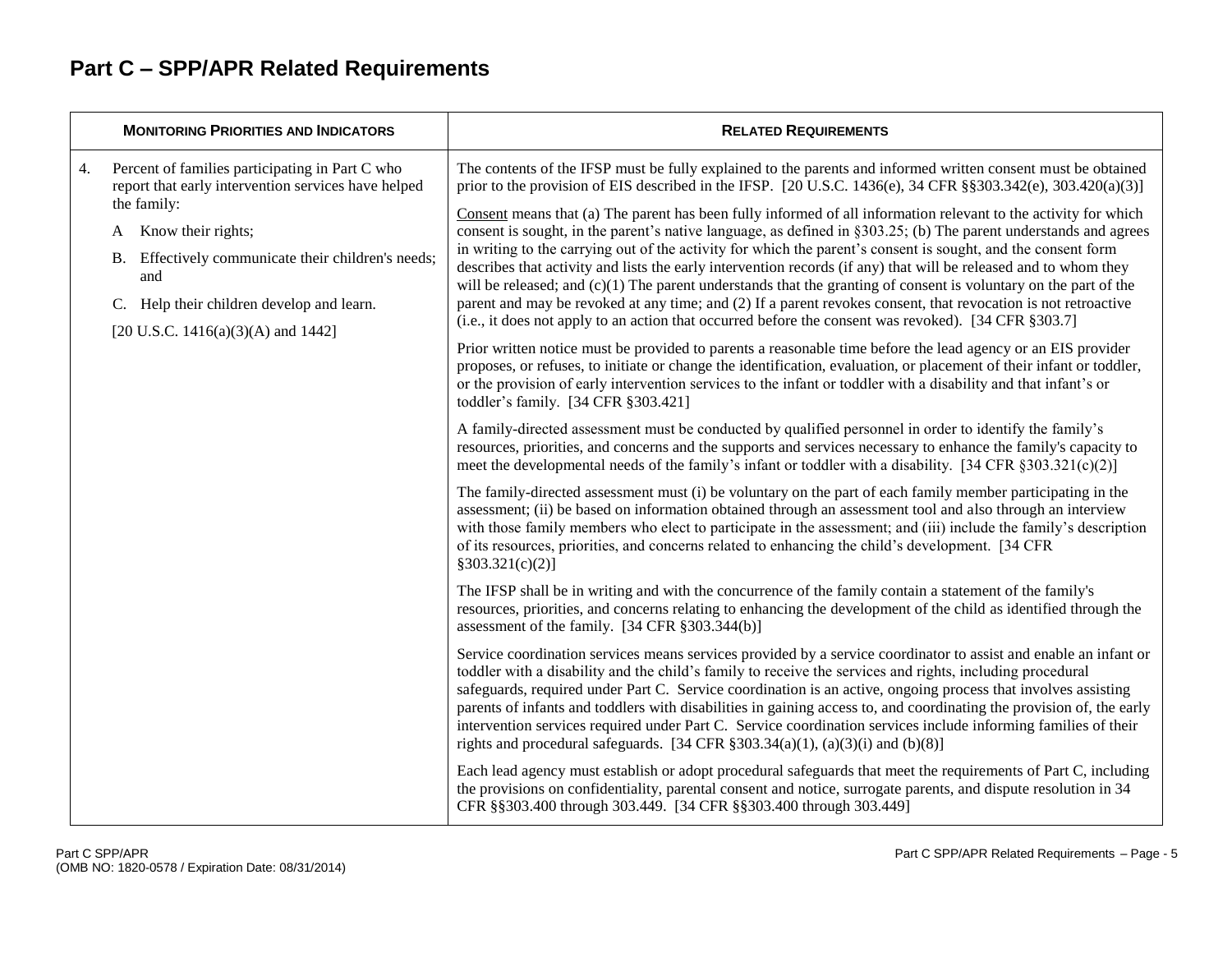|          | <b>MONITORING PRIORITIES AND INDICATORS</b>                                                                                                                                        | <b>RELATED REQUIREMENTS</b>                                                                                                                                                                                                                                                                                                                                                                                                                                                                                                                                                                                                                                                                                                                                                                                                                                |
|----------|------------------------------------------------------------------------------------------------------------------------------------------------------------------------------------|------------------------------------------------------------------------------------------------------------------------------------------------------------------------------------------------------------------------------------------------------------------------------------------------------------------------------------------------------------------------------------------------------------------------------------------------------------------------------------------------------------------------------------------------------------------------------------------------------------------------------------------------------------------------------------------------------------------------------------------------------------------------------------------------------------------------------------------------------------|
| 5.<br>6. | Percent of infants and toddlers birth to 1 with IFSPs<br>compared to National data.<br>[20 U.S.C. 1416(a)(3)(B) and 1442]<br>Percent of infants and toddlers birth to 3 with IFSPs | For the purposes of the annual report required by section 618 of the Act and 34 CFR §303.720, the lead agency<br>must count and report the number of infants and toddlers receiving EIS on any date between October 1 and<br>December 1 of each year. The report must include the number and percentage of infants and toddlers with<br>disabilities in the State, by race, gender, and ethnicity, who are receiving EIS and the number and percentage of<br>at-risk infants and toddlers, by race and ethnicity, who are receiving EIS. [34 CFR $\S 303.721(a)(1)$ and (a)(3)]                                                                                                                                                                                                                                                                            |
|          | compared to National data.<br>[20 U.S.C. 1416(a)(3)(B) and 1442]                                                                                                                   | A statewide comprehensive, coordinated, multidisciplinary interagency system to provide EIS for infants and<br>toddlers with disabilities and their families must include the following components: (1) pre-referral policies<br>and procedures that include a public awareness program, as described in 34 CFR §303.301, and a<br>comprehensive child find system, as described in 34 CFR §303.302; (2) referral procedures, as described in 34<br>CFR §303.303; and (3) post-referral procedures that include screening, if applicable, as described in 34 CFR<br>§303.320, evaluations and assessments, as described in 34 CFR §§303.321 and 303.322, and IFSP<br>development, review and implementation, as described in 34 CFR §§303.340 through 303.346. [34 CFR<br>§§303.301 through 303.303, 303.320 through 303.322 and 303.340 through 303.346.] |
|          |                                                                                                                                                                                    | Each system must include a public awareness program that requires the lead agency to prepare and disseminate<br>information regarding the availability of EIS, the child find system, and the central directory to all primary<br>referral sources. [34 CFR §§303.116, 303.301 and 303.303(c)]                                                                                                                                                                                                                                                                                                                                                                                                                                                                                                                                                             |
|          |                                                                                                                                                                                    | Each system must include a comprehensive child find system, consistent with Part B (see 34 CFR § 300.111),<br>that includes a system for making referrals to lead agencies or EIS providers under Part C that ensures rigorous<br>standards for appropriately identifying infants and toddlers with disabilities that will reduce the need for future<br>services, and meets the requirements of 34 CFR §§303.302, 303.303, 303.310, 303.320, and 303.321. [34 CFR<br>§§ 303.302, 303.303, 303.310, 303.320, and 303.321].                                                                                                                                                                                                                                                                                                                                 |
|          |                                                                                                                                                                                    | The term 'infant or toddler with a disability' means an individual under three years of age who needs EIS<br>because the individual: is experiencing a developmental delay, as measured by appropriate diagnostic<br>instruments and procedures, in one or more of the areas listed in 34 CFR § 303.21 or has a diagnosed physical<br>or mental condition that has a high probability of resulting in developmental delay, including the conditions<br>listed in 34 CFR § 303.21. [34 CFR § § 303.10, 303.21 and 303.111]                                                                                                                                                                                                                                                                                                                                  |
|          |                                                                                                                                                                                    | The term 'infant or toddler with a disability' may include, at a State's discretion, an at-risk infant or toddler (as<br>defined in 34 CFR § 303.5). [34 CFR § § 303.5 and 303.21(b)]                                                                                                                                                                                                                                                                                                                                                                                                                                                                                                                                                                                                                                                                      |
|          |                                                                                                                                                                                    | Evaluations must be conducted by qualified personnel, and must include: (1) administering an evaluation<br>instrument; (2) taking the child's history (including interviewing the parent); (3) identifying the child's level of<br>functioning in each of the developmental areas in 34 CFR $\S 303.21(a)(1)$ ; (4) gathering information from other<br>sources such as family members, other care-givers, medical providers, social workers, and educators, if<br>necessary, to understand the full scope of the child's unique strengths and needs; and (5) reviewing medical,<br>educational, or other records. No single procedure may be used as the sole criterion for determining a child's                                                                                                                                                         |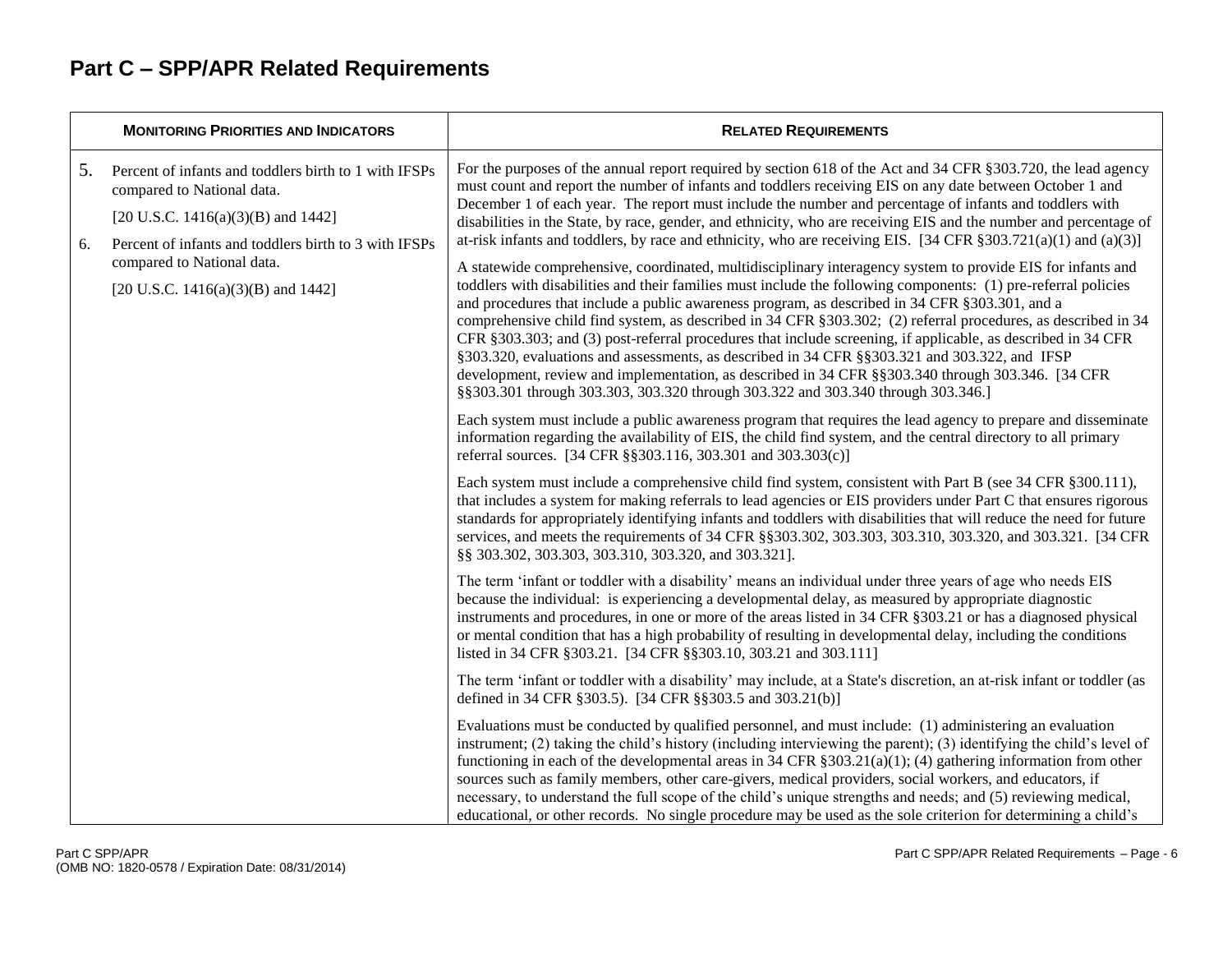| <b>MONITORING PRIORITIES AND INDICATORS</b> | <b>RELATED REQUIREMENTS</b>                                                                                                                                                                                                                                                                                                                                                                                                                                                                                                                                                                       |
|---------------------------------------------|---------------------------------------------------------------------------------------------------------------------------------------------------------------------------------------------------------------------------------------------------------------------------------------------------------------------------------------------------------------------------------------------------------------------------------------------------------------------------------------------------------------------------------------------------------------------------------------------------|
|                                             | eligibility under this part. [34 CFR $\S 303.321(a)(2)(i)$ and (b)]                                                                                                                                                                                                                                                                                                                                                                                                                                                                                                                               |
|                                             | Each system must include a central directory that is accessible to the general public, and includes accurate, up-<br>to-date information on public and private EIS, resources, and experts available in the State; professional and<br>other groups (including parent support and training and information centers, such as those funded under the<br>Act) that provide assistance to infants and toddlers with disabilities and their families; and research and<br>demonstration projects being conducted in the State relating to infants and toddlers with disabilities. [34 CFR<br>§303.117] |
|                                             | Each system must include a comprehensive system of personnel development, including the training of primary<br>referral sources on the basic components of EIS available in the State. [34 CFR § 303.118]                                                                                                                                                                                                                                                                                                                                                                                         |
|                                             | Each system must include the State's rigorous definition of the term developmental delay in order to<br>appropriately identify infants and toddlers with disabilities who are in need of services under Part C. [34 CFR<br>§§303.10, 303.21(a)(1), 303.111 and 303.203(c)]                                                                                                                                                                                                                                                                                                                        |
|                                             | The lead agency, as part of the child find system, must ensure that all infants and toddlers with disabilities in<br>the State who are eligible for EIS under Part C are identified, located and evaluated, including Indian infants<br>and toddlers with disabilities residing on a reservation geographically located in the State, and infants and<br>toddlers with disabilities who are homeless, in foster care, and wards of the State. [34 CFR §303.302(b)]                                                                                                                                |
|                                             | If the State provides Part C services to at-risk infants and toddlers, the application must include the State's<br>definition of at-risk infants and toddlers with disabilities who are eligible in the State for services under Part C,<br>and a description of the EIS provided to at-risk infants and toddlers with disabilities. [34 CFR § 303.204]                                                                                                                                                                                                                                           |
|                                             | The child find system must include procedures for referring to the Part C system a child under the age of three<br>who is the subject of a substantiated case of abuse or neglect, or is identified as affected by illegal substance<br>abuse, or withdrawal symptoms resulting from prenatal drug exposure. [34 CFR §§303.206 and 303.303(b)]                                                                                                                                                                                                                                                    |
|                                             | In States that make services available to children ages three and older under this part, the State must have<br>policies and procedures that ensure a referral to the Part C system, dependent upon parental consent, of a child<br>under the age of three who directly experiences a substantiated case of trauma due to exposure to family<br>violence (as defined in section 320 of the Family Violence Prevention and Services Act, 42 U.S.C. 10401 et<br>seq.) [34 CFR § 303.211(b)(7)]                                                                                                      |
|                                             | The State Interagency Coordinating Council shall provide assistance to ensure that the child find system under<br>Part C is coordinated with all other major efforts to locate and identify children by other State agencies<br>responsible for administering the various education, health, and social service programs relevant to Part C. [34]<br>CFR $§303.302(c)$ , 303.604(a)(3)]                                                                                                                                                                                                           |
|                                             | The statewide system must include a system for compiling and reporting timely and accurate data. [34 CFR                                                                                                                                                                                                                                                                                                                                                                                                                                                                                          |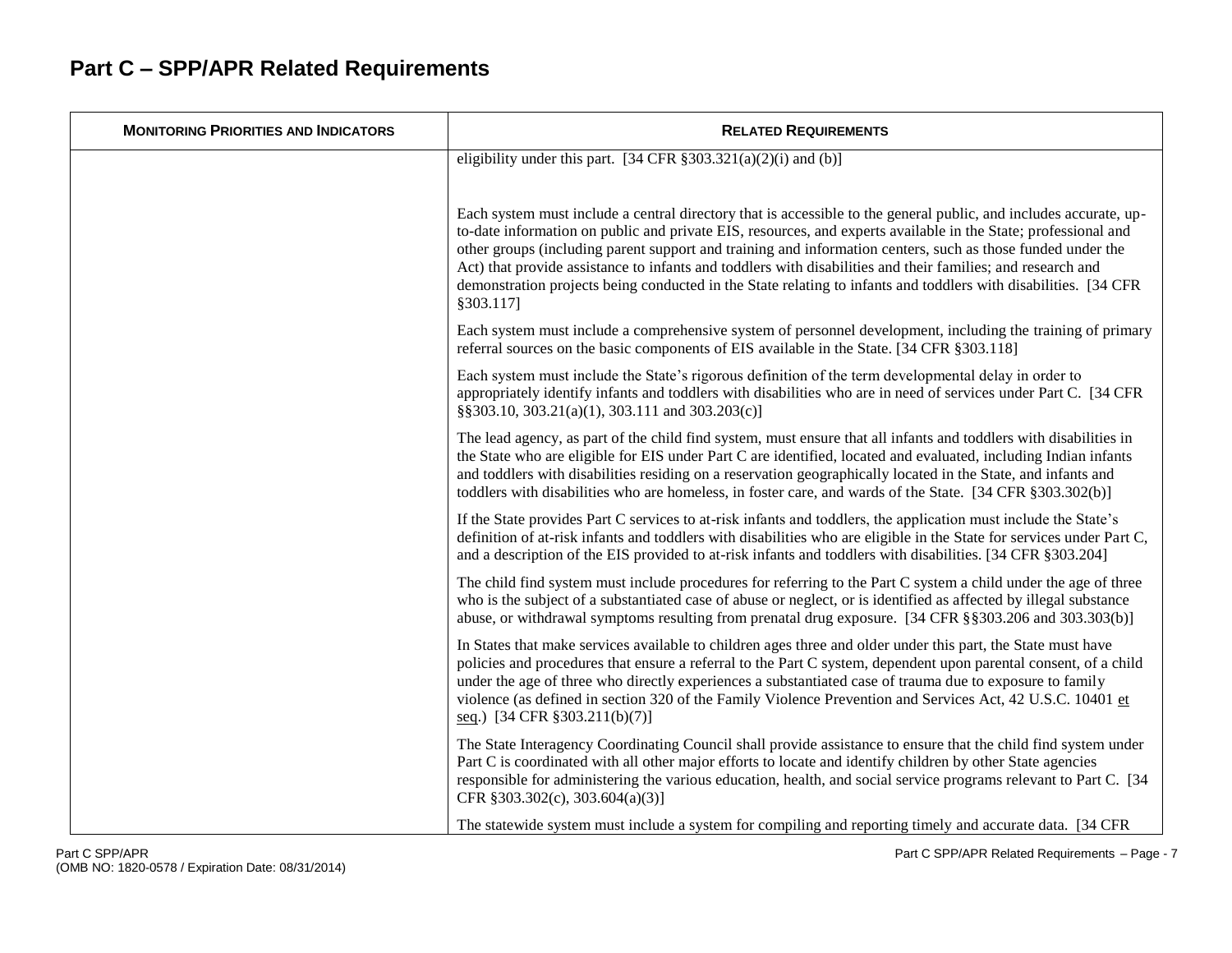|    | <b>MONITORING PRIORITIES AND INDICATORS</b>                                                                                                                                                                                      | <b>RELATED REQUIREMENTS</b>                                                                                                                                                                                                                                                                                                                                                                                                                                                                                                                                                                                                                                                                                                                                               |
|----|----------------------------------------------------------------------------------------------------------------------------------------------------------------------------------------------------------------------------------|---------------------------------------------------------------------------------------------------------------------------------------------------------------------------------------------------------------------------------------------------------------------------------------------------------------------------------------------------------------------------------------------------------------------------------------------------------------------------------------------------------------------------------------------------------------------------------------------------------------------------------------------------------------------------------------------------------------------------------------------------------------------------|
|    |                                                                                                                                                                                                                                  | §§303.124, 303.720-303.724]                                                                                                                                                                                                                                                                                                                                                                                                                                                                                                                                                                                                                                                                                                                                               |
| 7. | Percent of eligible infants and toddlers with IFSPs<br>for whom initial evaluation, initial assessment, and<br>the initial IFSP meeting were conducted within Part<br>C's 45-day timeline.<br>[20 U.S.C. 1416(a)(3)(B) and 1442] | Each infant or toddler with a disability in the State must have a timely, comprehensive, multidisciplinary<br>evaluation, and a family-directed identification of the needs of each family of such an infant or toddler, to assist<br>appropriately in the development of the infant or toddler. [20 U.S.C. $1435(a)(3)$ ]                                                                                                                                                                                                                                                                                                                                                                                                                                                |
|    |                                                                                                                                                                                                                                  | Each infant or toddler with a disability in the State must have an IFSP in accordance with 20 U.S.C. 1436,<br>including service coordination services in accordance with such service plan. $[20 \text{ U.S.C. } 1435(a)(4)]$                                                                                                                                                                                                                                                                                                                                                                                                                                                                                                                                             |
|    |                                                                                                                                                                                                                                  | The IFSP shall be developed within a reasonable time after the assessment required by 20 U.S.C. $1436(a)(1)$ is<br>completed. With the parents' consent, early intervention services may commence prior to the completion of the<br>assessment [20 U.S.C. 1436(c)]                                                                                                                                                                                                                                                                                                                                                                                                                                                                                                        |
|    |                                                                                                                                                                                                                                  | Within 45 days from the date the lead agency or EIS provider receives the referral of the child, any screening<br>under §303.320 (if the State has adopted a policy and elects, and the parent consents, to conduct a screening of<br>a child); the initial evaluation and the initial assessments of the child and family under §303.321; and the initial<br>IFSP meeting under §303.342 must be completed. [34 CFR §303.310(a), 303.342(a)]                                                                                                                                                                                                                                                                                                                             |
|    |                                                                                                                                                                                                                                  | Subject to the requirements in $\S 303.310(c)$ , the 45-day timeline described above does not apply for any period<br>when: (1) the child or parent are unavailable to complete the screening (if applicable), the initial evaluation,<br>the initial assessments of the child and family, or the initial IFSP meeting due to exceptional family<br>circumstances that are documented in the child's early intervention records; or (2) the parent has not provided<br>consent for the screening (if applicable), the initial evaluation, or the initial assessment of a child, despite<br>documented, repeated attempts by the lead agency or EIS provider to obtain parental consent. [34 CFR<br>§303.310(b) and (c)]                                                   |
|    |                                                                                                                                                                                                                                  | The lead agency may adopt procedures, consistent with the requirements of §303.320, to screen children under<br>the age of three who have been referred to the Part C program to determine whether they are suspected of<br>having a disability under this part. [34 CFR §303.320]                                                                                                                                                                                                                                                                                                                                                                                                                                                                                        |
|    |                                                                                                                                                                                                                                  | An initial evaluation refers to the child's evaluation to determine his or her initial eligibility under this part.<br>[34 CFR $§303.321(a)(2)(i)$ ]                                                                                                                                                                                                                                                                                                                                                                                                                                                                                                                                                                                                                      |
|    |                                                                                                                                                                                                                                  | Evaluations must be conducted by qualified personnel, and must include: (1) administering an evaluation<br>instrument; (2) taking the child's history (including interviewing the parent); (3) identifying the child's level of<br>functioning in each of the developmental areas in 34 CFR $\S 303.21(a)(1)$ ; (4) gathering information from other<br>sources such as family members, other care-givers, medical providers, social workers, and educators, if<br>necessary, to understand the full scope of the child's unique strengths and needs; and (5) reviewing medical,<br>educational, or other records. No single procedure may be used as the sole criterion for determining a child's<br>eligibility under this part. [34 CFR $\S 303.321(a)(2)(i)$ and (b)] |
|    |                                                                                                                                                                                                                                  | Initial assessments refer to the assessment of the child and the family assessment conducted prior to the child's                                                                                                                                                                                                                                                                                                                                                                                                                                                                                                                                                                                                                                                         |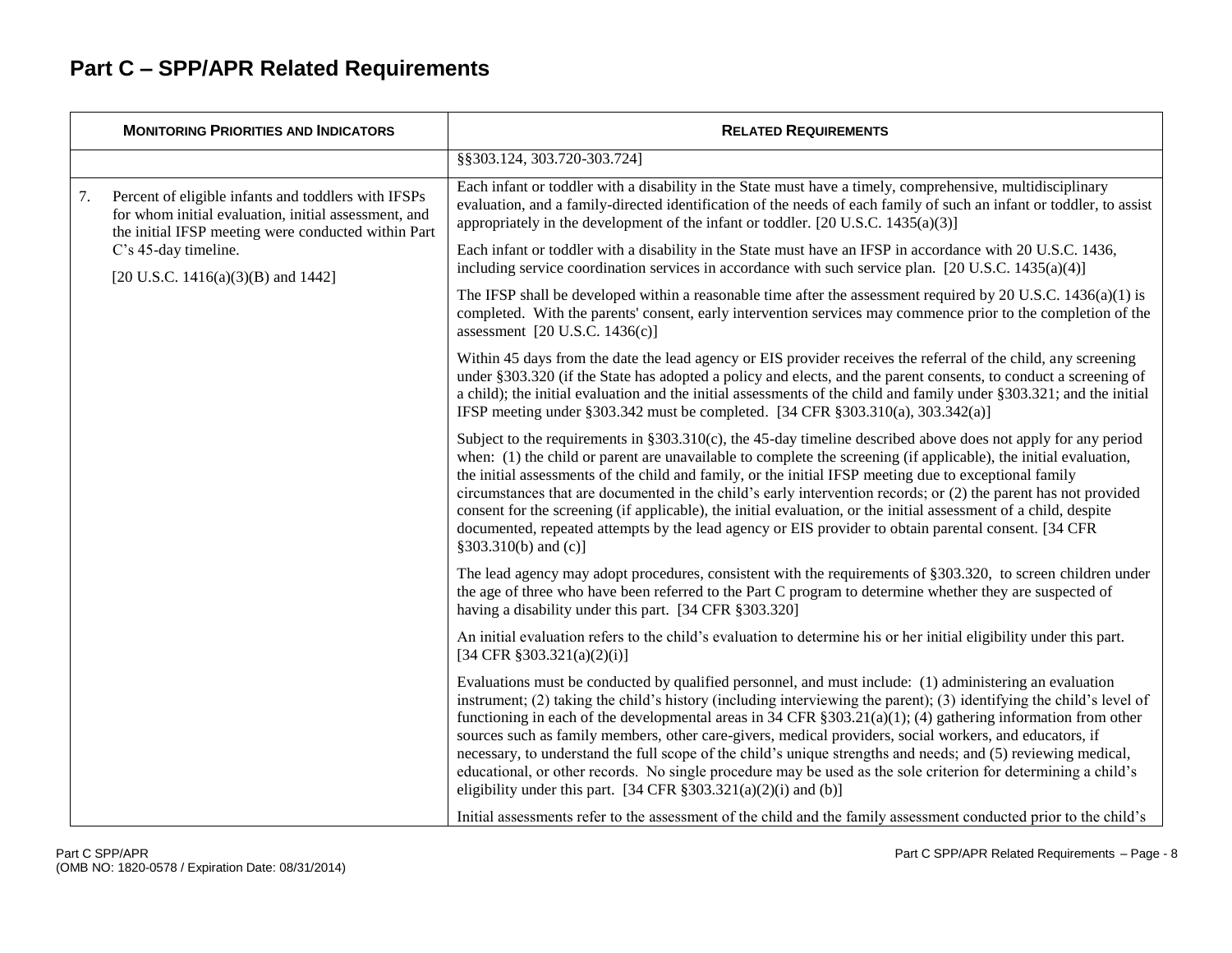| <b>MONITORING PRIORITIES AND INDICATORS</b>                                                                                                                                             | <b>RELATED REQUIREMENTS</b>                                                                                                                                                                                                                                                                                                                                                                                                                                                                                                                                                                                                                                                                                                                                                             |
|-----------------------------------------------------------------------------------------------------------------------------------------------------------------------------------------|-----------------------------------------------------------------------------------------------------------------------------------------------------------------------------------------------------------------------------------------------------------------------------------------------------------------------------------------------------------------------------------------------------------------------------------------------------------------------------------------------------------------------------------------------------------------------------------------------------------------------------------------------------------------------------------------------------------------------------------------------------------------------------------------|
|                                                                                                                                                                                         | first IFSP meeting. $[34 \text{ CFR } \frac{2}{3}303.321(a)(2)(iii)]$                                                                                                                                                                                                                                                                                                                                                                                                                                                                                                                                                                                                                                                                                                                   |
|                                                                                                                                                                                         | Qualified personnel must conduct assessments to identify the child's unique strengths and needs and the early<br>intervention services appropriate to meet those needs. The assessment of the child must include the following:<br>(i) A review of the results of the evaluation; (ii) Personal observations of the child; and (iii) The identification<br>of the child's needs in each of the developmental areas in $\S 303.21(a)(1)$ . [34 CFR $\S 303.321(c)(1)$ ]                                                                                                                                                                                                                                                                                                                  |
|                                                                                                                                                                                         | A family-directed assessment must be conducted by qualified personnel in order to identify the family's<br>resources, priorities, and concerns and the supports and services necessary to enhance the family's capacity to<br>meet the developmental needs of the family's infant or toddler with a disability. A family-directed assessment<br>must (i) be voluntary on the part of each family member participating in the assessment; (ii) be based on<br>information obtained through an assessment tool and also through an interview with those family members who<br>elect to participate in the assessment; and (iii) include the family's description of its resources, priorities, and<br>concerns related to enhancing the child's development. [34 CFR $\S 303.321(c)(2)$ ] |
|                                                                                                                                                                                         | Nondiscriminatory evaluation and assessment procedures must be in place. [34 CFR §300.321(a)(4)]                                                                                                                                                                                                                                                                                                                                                                                                                                                                                                                                                                                                                                                                                        |
|                                                                                                                                                                                         | For each infant or toddler with a disability, the lead agency must ensure the development, review, and<br>implementation of an IFSP consistent with the definition in 34 CFR §303.20 that meets the requirements in 34<br>CFR §§303.342 through 303.346. [34 CFR §303.340]                                                                                                                                                                                                                                                                                                                                                                                                                                                                                                              |
|                                                                                                                                                                                         | The IFSP must include information about the child's status, family information, the measurable results or<br>measurable outcomes expected to be achieved for the child and family, and a statement of the specific early<br>intervention services that are necessary to meet the unique needs of the child and family. [34 CFR §303.344(a)<br>through $(d)$ ]                                                                                                                                                                                                                                                                                                                                                                                                                           |
|                                                                                                                                                                                         | Service coordination services include coordinating evaluations and assessments and facilitating and<br>participating in the development, review, and evaluation of IFSPs. [34 CFR §303.34(b)(3) and (4)].                                                                                                                                                                                                                                                                                                                                                                                                                                                                                                                                                                               |
|                                                                                                                                                                                         | Policies and procedures must be in place to ensure that prior written notice is provided to the parents a<br>reasonable time before the lead agency or an EIS provider proposes, or refuses, to initiate or change the<br>identification, evaluation, or placement of their child, or the provision of appropriate EIS to the infant or<br>toddler with a disability and that infant's or toddler's family. [34 CFR §§303.322 and 303.421(a) and (b)]                                                                                                                                                                                                                                                                                                                                   |
|                                                                                                                                                                                         | Each system must include a comprehensive system of personnel development. [34 CFR § 303.118]                                                                                                                                                                                                                                                                                                                                                                                                                                                                                                                                                                                                                                                                                            |
| The percentage of toddlers with disabilities exiting<br>8.<br>Part C with timely transition planning for whom the<br>Lead Agency has:<br>A. Developed an IFSP with transition steps and | The State lead agency must have policies and procedures in effect to ensure a smooth transition for toddlers<br>receiving early intervention services under Part C (and children receiving those services under 20 U.S.C.<br>$1435(c)$ to preschool, school, other appropriate services, or exiting the program, including a description of how<br>the families of such toddlers and children will be included in the transition plans required by 20 U.S.C.<br>$1437(a)(9)(C)$ ; and the lead agency designated or established under 20 U.S.C. $1435(a)(10)$ will notify the local                                                                                                                                                                                                     |
| services at least 90 days (and, at the discretion of<br>all parties, not more than nine months) prior to<br>Part C SPP/APR                                                              | educational agency for the area in which such a child resides that the child will shortly reach the age of<br>eligibility for preschool services under Part B, as determined in accordance with State law; in the case of a<br>Part C SPP/APR Related Requirements - Page - 9                                                                                                                                                                                                                                                                                                                                                                                                                                                                                                           |

(OMB NO: 1820-0578 / Expiration Date: 08/31/2014)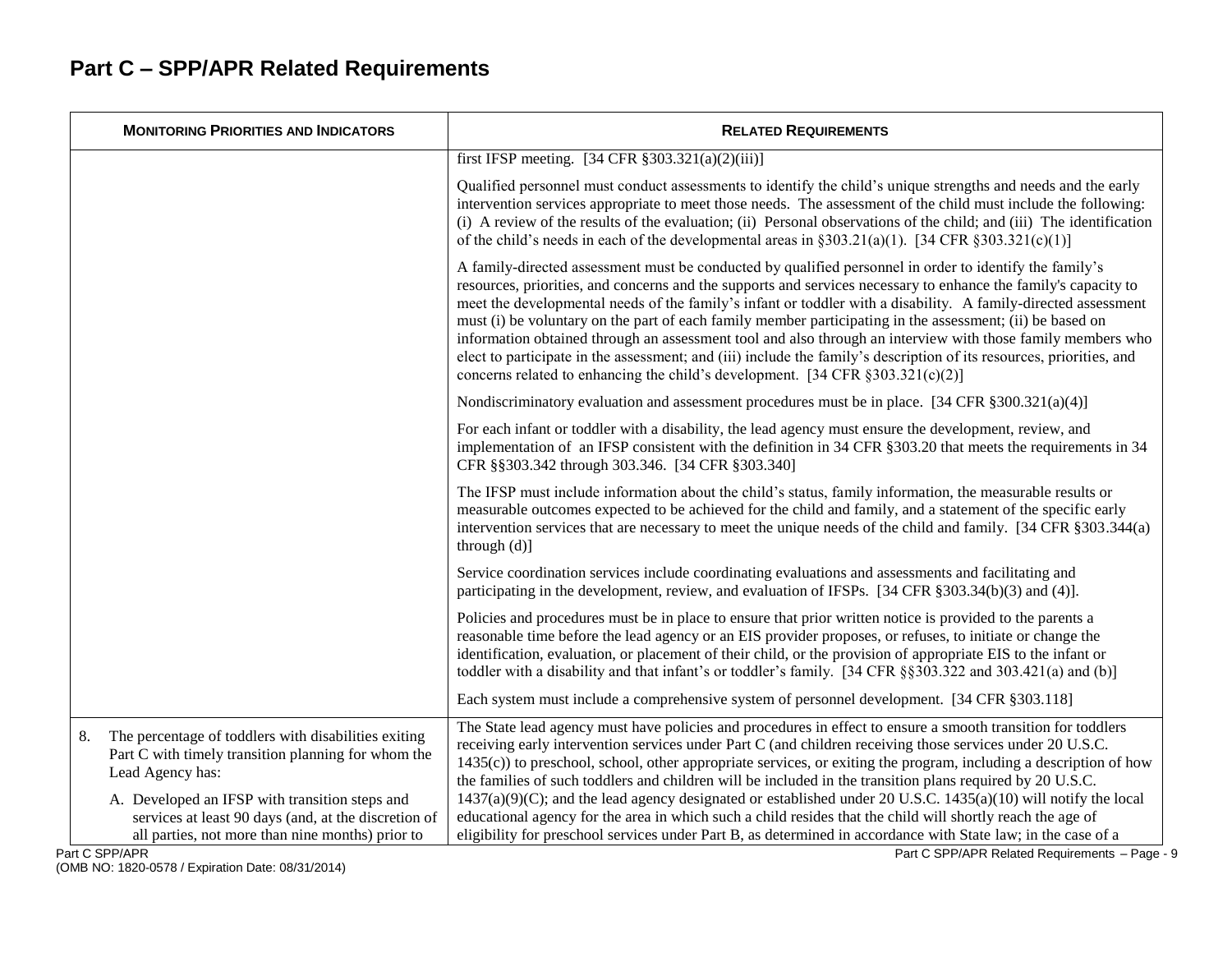| <b>MONITORING PRIORITIES AND INDICATORS</b>                                                                                                                                                                                                                                           | <b>RELATED REQUIREMENTS</b>                                                                                                                                                                                                                                                                                                                                                                                                                                                                                                                                                                                                                                                                                                                                                                                                                                                                                                                                                                                                                                                                                                                                                                                                                                                                                                                                                                                                                                                                                                                                                                                   |
|---------------------------------------------------------------------------------------------------------------------------------------------------------------------------------------------------------------------------------------------------------------------------------------|---------------------------------------------------------------------------------------------------------------------------------------------------------------------------------------------------------------------------------------------------------------------------------------------------------------------------------------------------------------------------------------------------------------------------------------------------------------------------------------------------------------------------------------------------------------------------------------------------------------------------------------------------------------------------------------------------------------------------------------------------------------------------------------------------------------------------------------------------------------------------------------------------------------------------------------------------------------------------------------------------------------------------------------------------------------------------------------------------------------------------------------------------------------------------------------------------------------------------------------------------------------------------------------------------------------------------------------------------------------------------------------------------------------------------------------------------------------------------------------------------------------------------------------------------------------------------------------------------------------|
| the toddler's third birthday;<br>B. Notified (consistent with any opt-out policy) the<br>SEA and LEA where the toddler resides at least<br>90 days prior to the toddler's third birthday for<br>toddlers potentially eligible for Part B preschool<br>services; and                   | child who may be eligible for such preschool services, with the approval of the family of the child, convene a<br>conference among the lead agency, the family, and the local educational agency not less than 90 days (and at<br>the discretion of all such parties, not more than 9 months) before the child is eligible for the preschool services,<br>to discuss any such services that the child may receive; and in the case of a child who may not be eligible for<br>such preschool services, with the approval of the family, make reasonable efforts to convene a conference<br>among the lead agency, the family, and providers of other appropriate services for children who are not eligible<br>for preschool services under Part B, to discuss the appropriate services that the child may receive; to review the                                                                                                                                                                                                                                                                                                                                                                                                                                                                                                                                                                                                                                                                                                                                                                              |
| C. Conducted the transition conference held with<br>the approval of the family at least 90 days (and,<br>at the discretion of all parties, not more than nine<br>months) prior to the toddler's third birthday for<br>toddlers potentially eligible for Part B preschool<br>services. | child's program options for the period from the child's third birthday through the remainder of the school year;<br>and to establish a transition plan, including, as appropriate, steps to exit from the program. [20 U.S.C.]<br>$1437(a)(9)$ ]<br>The lead agency must have policies and procedures to ensure a smooth transition for infants and toddlers with<br>disabilities under the age of three and their families from receiving early intervention services under Part C to<br>preschool or other appropriate services or to exit the program. [34 CFR $\S 303.209(a)$ ]                                                                                                                                                                                                                                                                                                                                                                                                                                                                                                                                                                                                                                                                                                                                                                                                                                                                                                                                                                                                                           |
| $(20 U.S.C. 1416(a)(3)(B)$ and 1442)                                                                                                                                                                                                                                                  | The State must ensure that for all toddlers with disabilities: $(1)(i)$ It reviews the program options for the<br>toddler with a disability for the period from the toddler's third birthday through the remainder of the school<br>year; and (ii) Each family of a toddler with a disability who is served under this part is included in the<br>development of the transition plan required under 34 CFR §§303.209(d) and 303.344(h);<br>(2) It establishes a transition plan in the IFSP not fewer than 90 days--and, at the discretion of all parties, not<br>more than 9 months--before the toddler's third birthday; and (3) The transition plan in the IFSP includes,<br>consistent with §303.344(h), as appropriate: (i) Steps for the toddler with a disability and his or her family to<br>exit from the Part C program; and (ii) Any transition services that the IFSP Team identifies as needed by that<br>toddler and his or her family. [34 CFR §303.209(d)]                                                                                                                                                                                                                                                                                                                                                                                                                                                                                                                                                                                                                                    |
|                                                                                                                                                                                                                                                                                       | The IFSP must include the steps and services to be taken to support the smooth transition of the child, in<br>accordance with 34 CFR $\S$ §303.209 and 303.211(b)(6), from Part C services to: (i) preschool services under<br>Part B of the Act, to the extent that those services are appropriate; (ii) elementary school or preschool services<br>(for children participating under 34 CFR § 303.211); or (iii) other appropriate services. Those steps must<br>include: (i) discussions with, and training of, parents, as appropriate, regarding future placements and other<br>matters related to the child's transition; (ii) procedures to prepare the child for changes in service delivery,<br>including steps to help the child adjust to, and function in, a new setting; (iii) confirmation that child find<br>information about the child has been transmitted to the LEA or other relevant agency, in accordance with 34<br>CFR §303.209(b) (and any policy adopted by the State under 34 CFR §303.401(e)) and, with parental consent<br>if required under 34 CFR § 303.414, transmission of additional information needed by the LEA to ensure<br>continuity of services from the Part C program to the Part B program, including a copy of the most recent<br>evaluation and assessments of the child and the family and most recent IFSP developed in accordance with 34<br>CFR §§303.340 through 303.345; and (iv) identification of transition services and other activities that the IFSP<br>Team determines are necessary to support the transition of the child. [34 CFR § 303.344(h)] |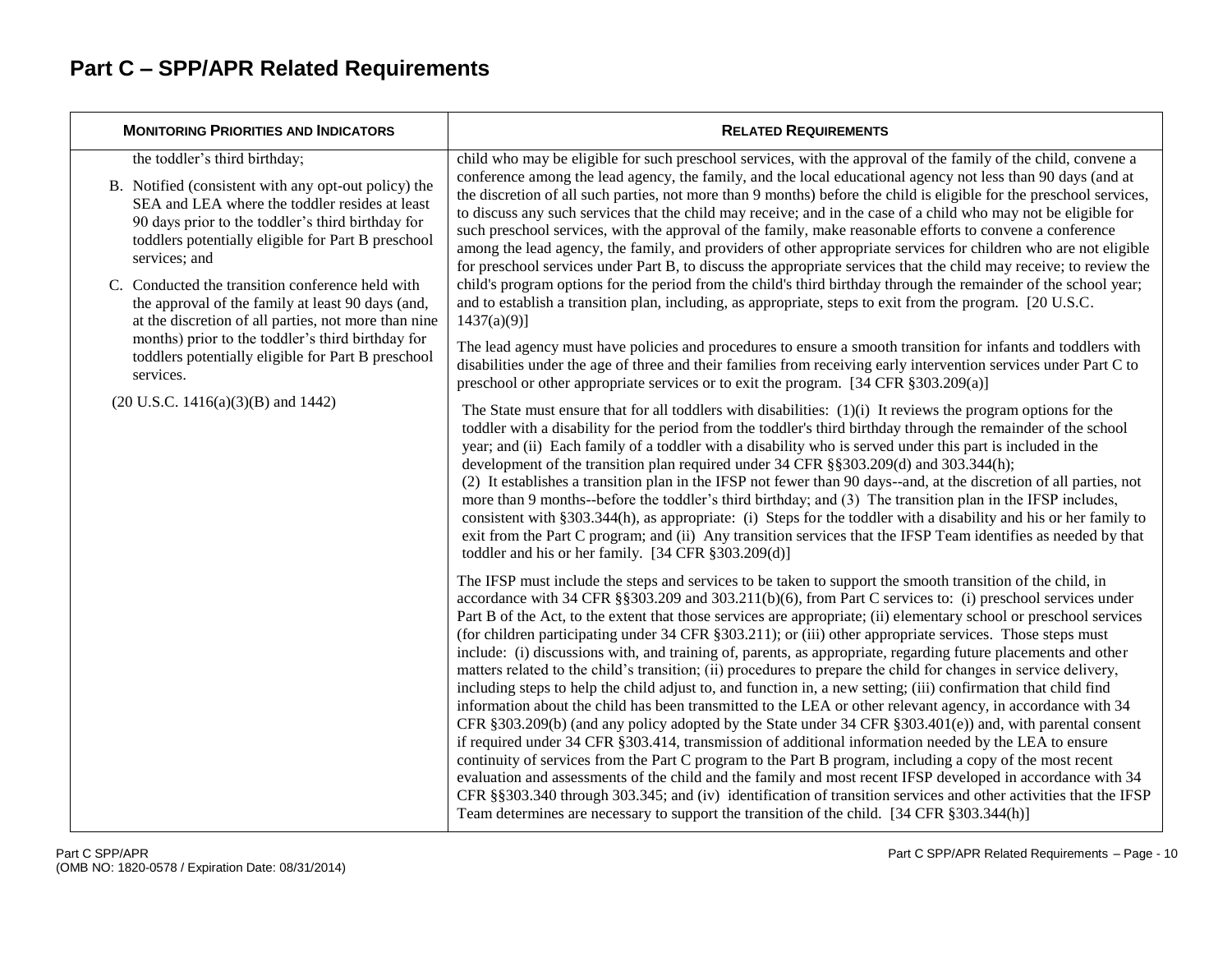| <b>MONITORING PRIORITIES AND INDICATORS</b> | <b>RELATED REQUIREMENTS</b>                                                                                                                                                                                                                                                                                                                                                                                                                                                                                                                                                                                                                                                                                                                                                                                                                                                                                                              |
|---------------------------------------------|------------------------------------------------------------------------------------------------------------------------------------------------------------------------------------------------------------------------------------------------------------------------------------------------------------------------------------------------------------------------------------------------------------------------------------------------------------------------------------------------------------------------------------------------------------------------------------------------------------------------------------------------------------------------------------------------------------------------------------------------------------------------------------------------------------------------------------------------------------------------------------------------------------------------------------------|
|                                             | The State must ensure that, consistent with 34 CFR §303.401(d), and any policy that the State has adopted<br>under 34 CFR §303.401(e) permitting a parent to object to disclosure of personally identifiable information,<br>not fewer than 90 days before the third birthday of the toddler with a disability if that toddler may be eligible<br>for preschool services under Part B of the Act, the lead agency notifies the SEA and the LEA for the area in<br>which the toddler resides that the toddler on his or her third birthday will reach the age of eligibility for<br>services under Part B of the Act. [34 CFR $\S 303.209(b)(1)$ ]                                                                                                                                                                                                                                                                                        |
|                                             | A lead agency, through its policies and procedures, may require that EIS providers, prior to making the limited<br>disclosure described in 34 CFR $\S$ $\S$ 303.209(b)(1) and (2) and 303.401(d), inform the parent of the intended<br>disclosure and allow the parent a specified time period to object to the disclosure in writing. If a parent (in a<br>State that has adopted the policy described in 34 CFR $\S 303.401(e)(1)$ objects during the time period provided<br>by the State, the lead agency and EIS provider are not permitted to make such a disclosure under 34 CFR<br>§§303.209(b)(1) and (2) and 303.401(d). [34 CFR §303.401(e)]                                                                                                                                                                                                                                                                                  |
|                                             | The State must ensure that, if a toddler with a disability may be eligible for preschool services under Part B of<br>the Act, the lead agency, with the approval of the family of the toddler, convenes a conference, among the lead<br>agency, the family, and the LEA not fewer than 90 days--and, at the discretion of all of the parties, not more<br>than 9 months--before the toddler's third birthday to discuss any services the toddler may receive under Part B<br>of the Act. [34 CFR § 303.209(c)(1)]                                                                                                                                                                                                                                                                                                                                                                                                                        |
|                                             | Any conference conducted under 34 CFR $\S 303.209(c)$ or meeting to develop the transition plan under 34 CFR<br>§303.209(d) (which conference and meeting may be combined into one meeting) must meet the requirements<br>in 34 CFR §§303.342(d) and (e) and 303.343(a). [34 CFR §303.209(e)]                                                                                                                                                                                                                                                                                                                                                                                                                                                                                                                                                                                                                                            |
|                                             | The transition requirements in §303.209(b)(1)(i) and (ii), (c)(1), and (d) apply to all toddlers with disabilities<br>receiving services under Part C before those toddlers turn age three. In a State that offers services under<br>§303.211, for toddlers with disabilities identified in §303.209(b)(1)(i), the parent must be provided at the<br>transition conference conducted under $\S 303.209(c)(1)$ : (i) An explanation, consistent with $\S 303.211(b)(1)(ii)$ ,<br>of the toddler's options to continue to receive early intervention services under Part C or preschool services<br>under section 619 of the Act; and (ii) The initial annual notice referenced in $\S 303.211(b)(1)$ . For children with<br>disabilities age three and older who receive services pursuant to §303.211, the State must ensure that it satisfies<br>the separate transition requirements in $\S 303.211(b)(6)$ . [34 CFR $\S 303.209(f)$ ] |
|                                             | If the lead agency is not the SEA, the State must include in its application an interagency agreement between<br>the lead agency and the SEA; or if the lead agency is the SEA, the State must include in its application an intra-<br>agency agreement between the program within that agency that administers Part C of the Act and the program<br>within the agency that administers section 619 of the Act. To ensure a seamless transition between services<br>under Part C and under Part B of the Act, the interagency or intra-agency agreement must address how the lead<br>agency and the SEA will meet the requirements of 34 CFR § 303.209(b) through (f) (including any policies<br>adopted by the lead agency under $34$ CFR §§303.401(d) and (e)) and $303.344(h)$ , and the Part B regulations at                                                                                                                        |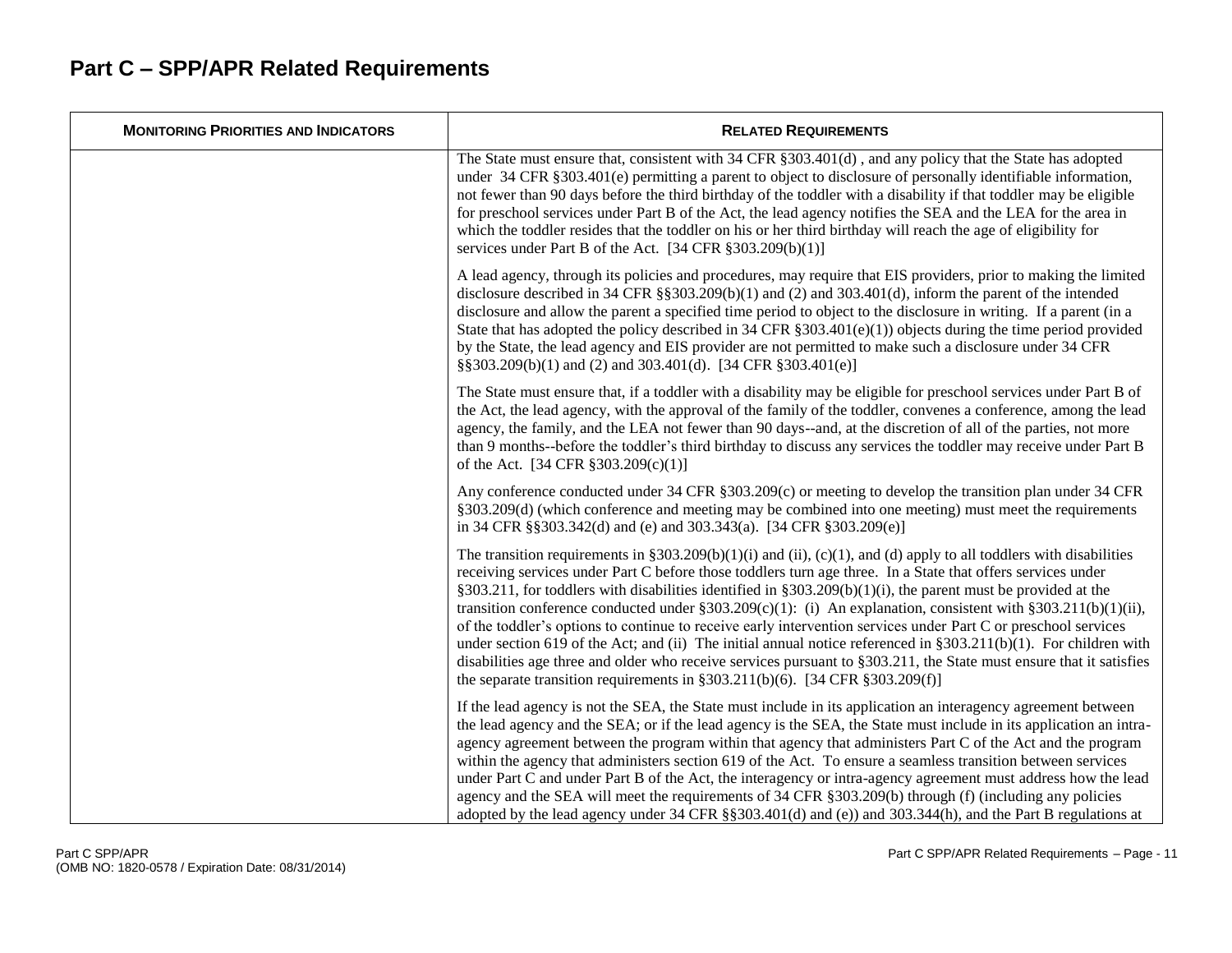|    | <b>MONITORING PRIORITIES AND INDICATORS</b>                                                                                                                                                              | <b>RELATED REQUIREMENTS</b>                                                                                                                                                                                                                                                                                                                                                                                                                          |
|----|----------------------------------------------------------------------------------------------------------------------------------------------------------------------------------------------------------|------------------------------------------------------------------------------------------------------------------------------------------------------------------------------------------------------------------------------------------------------------------------------------------------------------------------------------------------------------------------------------------------------------------------------------------------------|
|    |                                                                                                                                                                                                          | 34 CFR §§300.101(b), 300.124, 300.321(f) and 300.323(b). [34 CFR §303.209(a)(3)]                                                                                                                                                                                                                                                                                                                                                                     |
|    |                                                                                                                                                                                                          | Each child and family must have one service coordinator who is responsible for facilitating the development of<br>a transition plan to preschool, school, or if appropriate, to other services. [34 CFR § 303.34(b)(10)]                                                                                                                                                                                                                             |
|    |                                                                                                                                                                                                          | Each system must include a comprehensive system of personnel development, including the training personnel<br>to coordinate transition services for infants and toddlers with disabilities. [34 CFR $\S 303.118(a)(3)$ ]                                                                                                                                                                                                                             |
|    |                                                                                                                                                                                                          | The SICC must advise and assist the lead agency in the promotion of methods for intra-agency and interagency<br>collaboration regarding transition under 34 CFR § 303.209, and must advise and assist the SEA and lead agency<br>regarding the transition of toddlers with disabilities to preschool and other appropriate services. [34 CFR<br>$§303.604(a)(3)$ and (b)]                                                                            |
|    |                                                                                                                                                                                                          | Each application must contain a description of State efforts to promote collaboration among Head Start and<br>Early Head Start programs under the Head Start Act (42 U.S.C. 9801, et seq.), early education and child care<br>programs, and services under Part C. [34 CFR §303.210]                                                                                                                                                                 |
| 9. | General supervision system (including monitoring,<br>complaints, hearings, etc.) identifies and corrects<br>noncompliance as soon as possible but in no case<br>later than one year from identification. | In exercising its monitoring responsibilities under $\S 303.700(d)$ , the State must ensure that when it identifies<br>noncompliance with the requirements of Part C by EIS programs and providers, the noncompliance is corrected<br>as soon as possible and in no case later than one year after the State's identification of the noncompliance. [34]<br>CFR §303.120(a)(2)(iv) and 303.700(e)]                                                   |
|    | [20 U.S.C. 1416(a)(3)(B) and 1442]                                                                                                                                                                       | The State must ensure that its rules, regulations, and policies relating to Part C conform to the purposes and<br>requirements of this part. [34 CFR §303.102]                                                                                                                                                                                                                                                                                       |
|    |                                                                                                                                                                                                          | The State must have a single line of responsibility in a lead agency that is responsible for the general<br>administration, supervision and monitoring of programs and activities used by the State to carry out Part C of<br>the Act, enforcing any obligations imposed, correcting any noncompliance, and providing technical assistance,<br>if necessary. [20 U.S.C. 1435(a)(10); and 34 CFR §§303.120, 303.700, 303.708]                         |
|    |                                                                                                                                                                                                          | The lead agency must monitor the implementation of this part, make determinations annually about the<br>performance of each EIS program, enforce this part consistent with 34 CFR §303.704, and report annually on<br>the performance of the State and each EIS program. [34 CFR §303.700]                                                                                                                                                           |
|    |                                                                                                                                                                                                          | The State must monitor each EIS program, using quantifiable indicators in the priority areas listed in 34 CFR<br>§303.700(d), and such qualitative indicators as needed to adequately measure performance in those areas. [34<br>CFR §§303.700(d)]                                                                                                                                                                                                   |
|    |                                                                                                                                                                                                          | Each State must have in place a performance plan that meets the requirements described in 20 U.S.C. 1416 and<br>1442; is approved by the Secretary; and includes an evaluation of the State's efforts to implement the<br>requirements and purposes of Part C of the Act, a description of how the State will improve implementation,<br>and measurable and rigorous targets for the indictors established by the Secretary under the priority areas |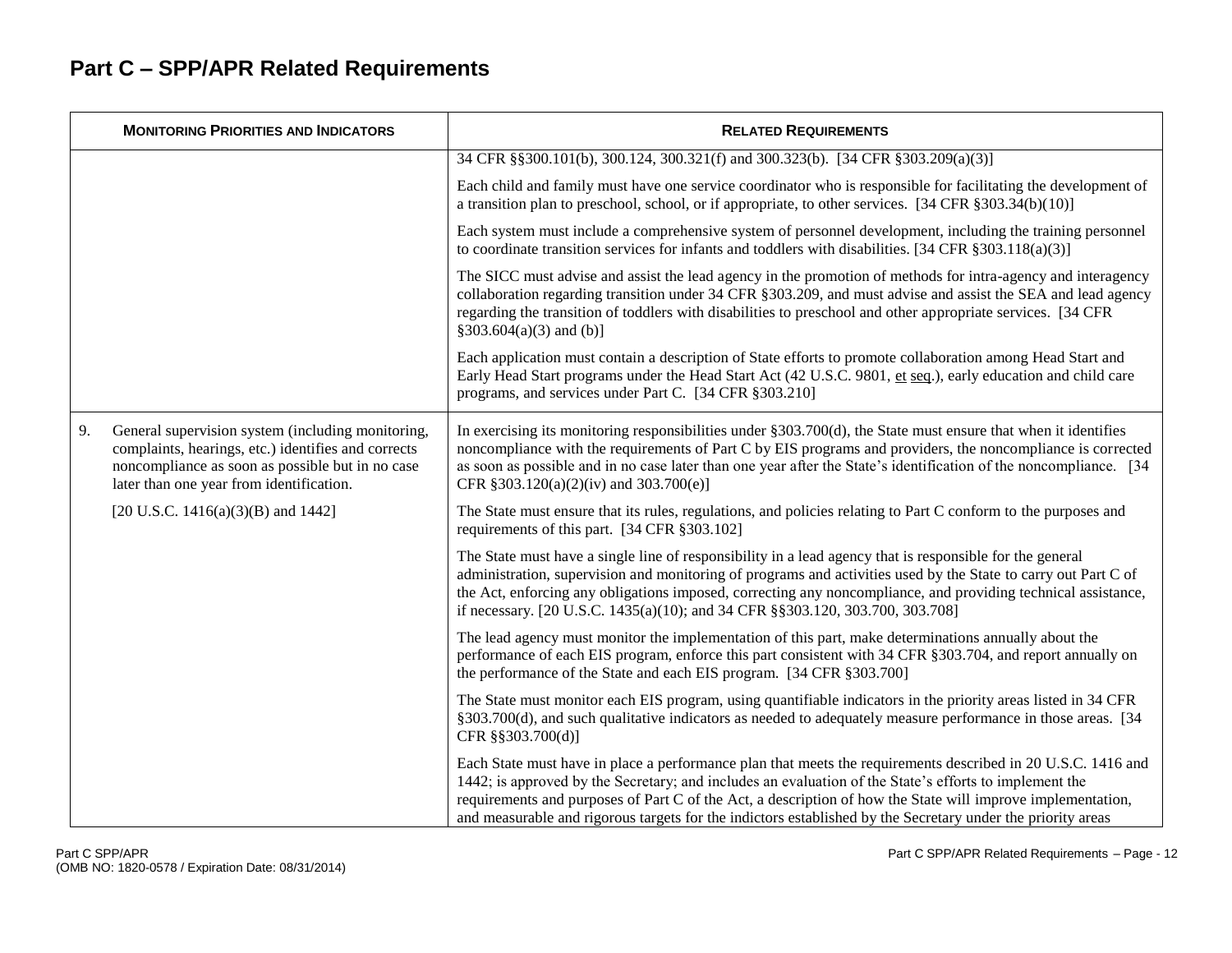| <b>MONITORING PRIORITIES AND INDICATORS</b>                                                                                                                          | <b>RELATED REQUIREMENTS</b>                                                                                                                                                                                                                                                                                                                                                                                                                                                                             |
|----------------------------------------------------------------------------------------------------------------------------------------------------------------------|---------------------------------------------------------------------------------------------------------------------------------------------------------------------------------------------------------------------------------------------------------------------------------------------------------------------------------------------------------------------------------------------------------------------------------------------------------------------------------------------------------|
|                                                                                                                                                                      | described in §303.700(d). [34 CFR §§303.701(a)]                                                                                                                                                                                                                                                                                                                                                                                                                                                         |
|                                                                                                                                                                      | Each State must use the targets established in the State's performance plan under §303.701 and the priority<br>areas described in §303.700(d) to analyze the performance of each EIS program in implementing Part C. [34]<br>CFR §§303.702(a)]                                                                                                                                                                                                                                                          |
|                                                                                                                                                                      | The primary focus of State monitoring activities shall be on improving early intervention results and functional<br>outcomes for all infants and toddlers with disabilities, and ensuring that EIS programs meet the program<br>requirements under Part C, with a particular emphasis on those requirements that are most closely related to<br>improving early intervention results for infants and toddlers with disabilities. [34 CFR §303.700(b)]                                                   |
|                                                                                                                                                                      | The lead agency must have policies and procedures regarding the use of funds consistent with 34 CFR                                                                                                                                                                                                                                                                                                                                                                                                     |
|                                                                                                                                                                      | §§303.501, 303.510 through 521. [34 CFR §§303.203(b), 303.500 through 303.521]                                                                                                                                                                                                                                                                                                                                                                                                                          |
|                                                                                                                                                                      | The lead agency shall collect valid and reliable information as needed to report annually to the Secretary on the<br>priority areas described in 34 CFR §303.700(d) and the indicators established by the Secretary for the State<br>performance plans. [34 CFR §§303.700(d), 303.701(c), 303.702(b)(2)]                                                                                                                                                                                                |
| Percent of signed written complaints with reports<br>10.<br>issued that were resolved within 60-day timeline or<br>a timeline extended for exceptional circumstances | Each lead agency must adopt written State complaint procedures to resolve any State complaints filed by any<br>party regarding any violation of this part that meet the requirements in §§303.432 through 303.434. [34 CFR<br>§303.430(c).]                                                                                                                                                                                                                                                             |
| with respect to a particular complaint, or because<br>the parent (or individual or organization) and the<br>public agency agree to extend the time to engage in      | Written procedures consistent with 34 CFR §303.432 must be in place for resolving any complaint filed by an<br>individual or organization. [34 CFR §303.432]                                                                                                                                                                                                                                                                                                                                            |
| mediation or other alternative means of dispute<br>resolution, if available in the State.                                                                            | Each lead agency must include in its complaint procedures a time limit of 60 days after a complaint is filed<br>under 34 CFR §303.434 to: carry out an independent on-site investigation, if the lead agency determines that<br>an investigation is necessary; give the complainant the opportunity to submit additional information; provide                                                                                                                                                           |
| [20 U.S.C. 1416(a)(3)(B) and 1442]                                                                                                                                   | the lead agency, public agency, or EIS provider the opportunity to respond to the complaint; review all relevant<br>information and make an independent determination; and issue a written decision to the complainant that<br>addresses each allegation in the complaint and contains findings of fact and conclusions; and the reasons for the<br>lead agency's final decision. [34 CFR §§303.433, 303.434]                                                                                           |
|                                                                                                                                                                      | The lead agency's procedures also must permit an extension of the 60-day time limit only if: (i) exceptional<br>circumstances exist with respect to a particular complaint; or (ii) the parent (or individual or organization, if<br>mediation is available to the individual or organization under State procedures) and the lead agency, public<br>agency, or EIS provider involved agree to extend the time to engage in mediation pursuant to 34 CFR<br>§303.433(a)(3)(ii). [34 CFR §303.433(b)(1)] |
| 11. Percent of adjudicated due process hearing requests<br>that were adjudicated within the applicable timeline                                                      | Each lead agency must adopt written due process hearing procedures to resolve complaints with respect to a<br>particular child regarding any matter identified in 34 CFR § 303.421(a), by either adopting-- (1) the Part C due                                                                                                                                                                                                                                                                          |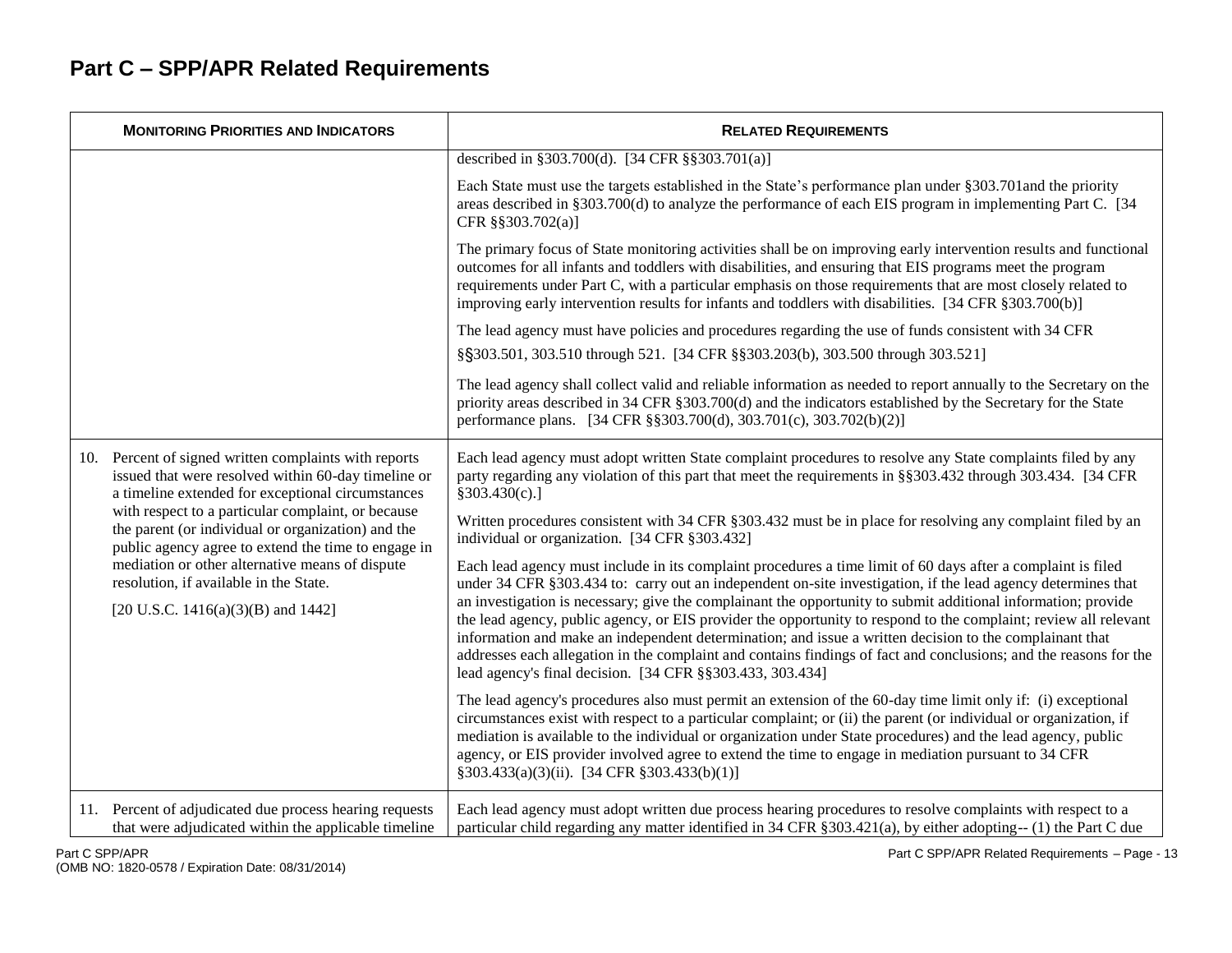| <b>MONITORING PRIORITIES AND INDICATORS</b>                                                                                                                                         | <b>RELATED REQUIREMENTS</b>                                                                                                                                                                                                                                                                                                                                                                                                                                                                                              |
|-------------------------------------------------------------------------------------------------------------------------------------------------------------------------------------|--------------------------------------------------------------------------------------------------------------------------------------------------------------------------------------------------------------------------------------------------------------------------------------------------------------------------------------------------------------------------------------------------------------------------------------------------------------------------------------------------------------------------|
| or a timeline that is properly extended by the<br>hearing officer at the request of either party.<br>[20 U.S.C. 1416(a)(3)(B) and 1442]                                             | process hearing procedures that-- (i) meet the requirements in 34 CFR §§303.435 through 303.438; and (ii)<br>provide a means of filing a due process complaint regarding any matter listed in $\S 303.421(a)$ ; or (2) the Part B<br>due process hearing procedures under 34 CFR §§303.440 through 303.449 (with either a 30-day or 45-day<br>timeline for resolving due process complaints, as provided in 34 CFR §303.440(c)). [34 CFR §303.430(d).]                                                                   |
|                                                                                                                                                                                     | <b>Part C Timeline</b>                                                                                                                                                                                                                                                                                                                                                                                                                                                                                                   |
|                                                                                                                                                                                     | Each lead agency must ensure that, not later than 30 days after the receipt of a parent's due process complaint,<br>the due process hearing is completed and a written decision mailed to each of the parties. A hearing officer<br>may grant specific extensions of time beyond the 30-day time period at the request of either party. [34 CFR<br>§303.437(b) and (c)]                                                                                                                                                  |
|                                                                                                                                                                                     | <b>Part B Timeline</b>                                                                                                                                                                                                                                                                                                                                                                                                                                                                                                   |
|                                                                                                                                                                                     | The lead agency may adopt a 30- or 45-day timeline, subject to 34 CFR $\S 303.447(a)$ , for the resolution of due<br>process complaints and must specify in its written policies and procedures under 34 CFR §303.123 and in its<br>prior written notice under 34 CFR §303.421, the specific timeline it has adopted. [34 CFR §303.440(c)]                                                                                                                                                                               |
|                                                                                                                                                                                     | The lead agency must ensure that not later than either 30 days or 45 days (consistent with the lead agency's<br>written policies and procedures adopted under 34 CFR §303.440(c)) after the expiration of the 30-day period in<br>34 CFR §303.442(b), or the adjusted 30-day time periods described in 34 CFR §303.442(c)), a final decision is<br>reached in the hearing; and a copy of the decision is mailed to each of the parties. $[34 \text{ CFR } \S 303.447(a)].$                                               |
| 12. Percent of hearing requests that went to resolution                                                                                                                             | <b>Applicable if Part B Due Process Procedures are Adopted</b>                                                                                                                                                                                                                                                                                                                                                                                                                                                           |
| sessions that were resolved through resolution<br>session settlement agreements (applicable if Part B<br>due process procedures are adopted).<br>[20 U.S.C. 1416(a)(3)(B) and 1442] | Each lead agency must adopt written due process hearing procedures to resolve complaints with respect to a<br>particular child regarding any matter identified in 34 CFR § 303.421(a), by either adopting-- (1) the Part C due<br>process hearing procedures or (2) the Part B due process hearing procedures under 34 CFR $\S$ \$303.440<br>through 303.449 (with either a 30-day or 45-day timeline for resolving due process complaints, as provided in<br>34 CFR §303.440(c)). [34 CFR §303.430(d).]                 |
|                                                                                                                                                                                     | Prior to the initiation of a due process hearing under 34 CFR § 303.443, the lead agency shall convene a<br>meeting with the parents and the relevant member or members of the IFSP team. The resolution session shall<br>occur within 15 days of receiving notice of the parent's request for a due process hearing. [34 CFR<br>$§303.442(a)$ ]                                                                                                                                                                         |
|                                                                                                                                                                                     | If the lead agency has not resolved the due process complaint to the satisfaction of the parties within 30 days<br>of the receipt of the due process complaint, the due process hearing may occur [34 CFR §303.442(b)]                                                                                                                                                                                                                                                                                                   |
| $C$ CDD/ADD                                                                                                                                                                         | In a case where a resolution is reached, the parties shall execute a legally binding agreement that is signed by<br>both the parent and a representative of the lead agency who has the authority to bind such agency and is<br>enforceable in any State court of competent jurisdiction or in a district court of the United States, or by the lead<br>agency, if the State has other mechanisms or procedures that permit parties to seek enforcement of resolution<br>Dest C CDD/ADD Deleted Deguisements<br>$D = 25$ |

Part C SPP/APR Related Requirements - Page - 14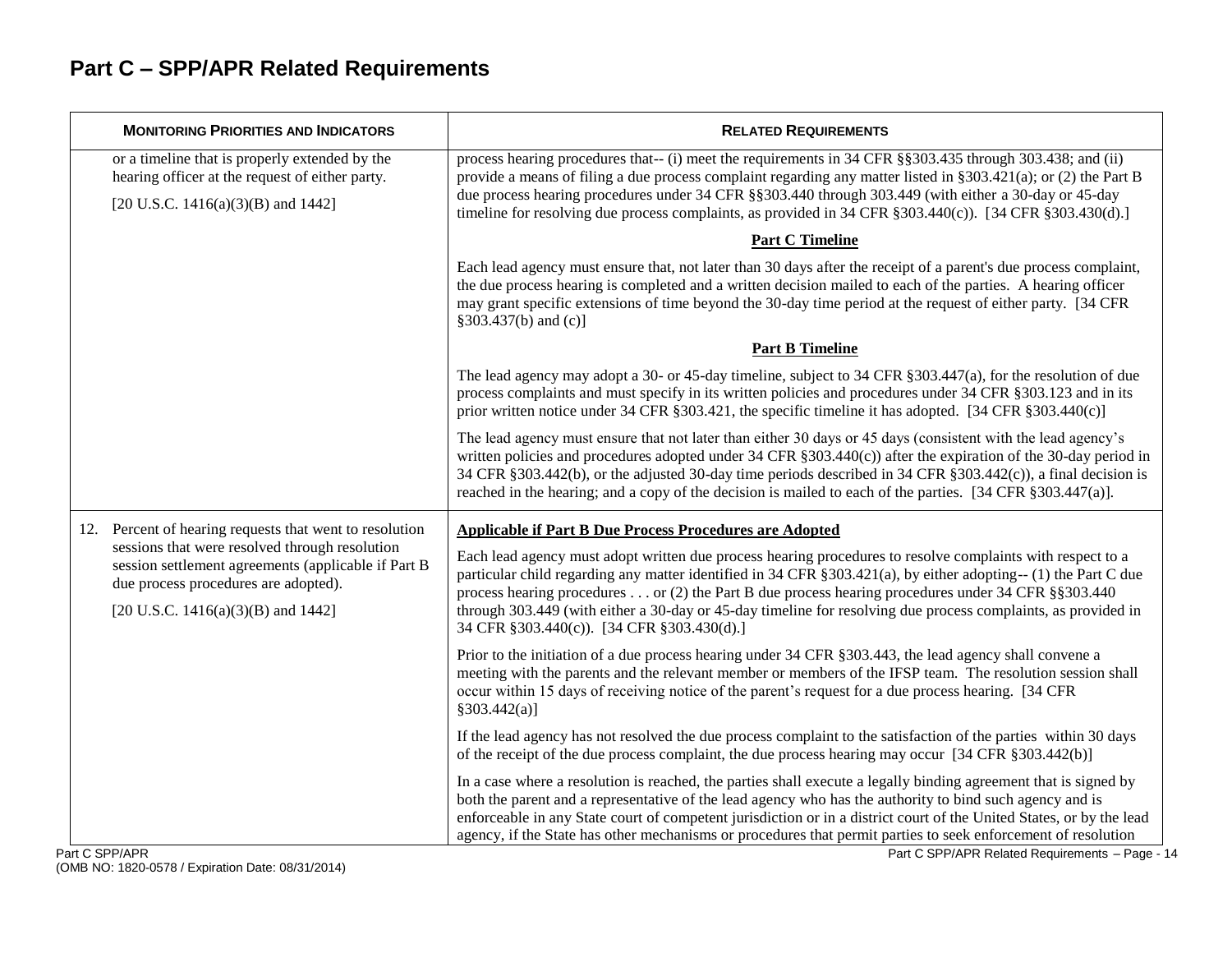| <b>MONITORING PRIORITIES AND INDICATORS</b>                                                                           | <b>RELATED REQUIREMENTS</b>                                                                                                                                                                                                                                                                                                                                                                                                                                                                                                                                                                                                             |
|-----------------------------------------------------------------------------------------------------------------------|-----------------------------------------------------------------------------------------------------------------------------------------------------------------------------------------------------------------------------------------------------------------------------------------------------------------------------------------------------------------------------------------------------------------------------------------------------------------------------------------------------------------------------------------------------------------------------------------------------------------------------------------|
|                                                                                                                       | agreements. [34 CFR §303.442(d)]                                                                                                                                                                                                                                                                                                                                                                                                                                                                                                                                                                                                        |
|                                                                                                                       | If the parties execute a legally binding agreement, a party may void such agreement within 3 business days of<br>the agreement's execution. $[34 \text{ CFR } \frac{8}{3}303.442(e)]$                                                                                                                                                                                                                                                                                                                                                                                                                                                   |
| 13. Percent of mediations held that resulted in<br>mediation agreements.<br>[20 U.S.C. 1416(a)(3)(B) and 1442]        | The lead agency shall ensure that procedures are established and implemented to allow parties to disputes<br>involving any matter under Part C, including matters arising prior to the filing of a due process complaint, to<br>resolve such disputes through a mediation process at any time. [20 U.S.C. 1439(a)(8), and 1415(e), and 34<br>CFR §§303.430(b), 303.431(a)]                                                                                                                                                                                                                                                              |
|                                                                                                                       | If the parties resolve a dispute through the mediation process, the parties shall execute a legally binding<br>agreement that sets forth such resolution. The agreement shall state that all discussions that occurred during<br>the mediation process will remain confidential and may not be used as evidence in any subsequent due process<br>hearing or civil proceeding; be signed by the parent and a representative of the agency who has the authority to<br>bind such agency; and be enforceable in any State court of competent jurisdiction or in a district court of the<br>United States. [34 CFR § 303.431(b)(5) and (6)] |
| 14. State reported data (618 and State Performance Plan<br>and Annual Performance Report) are timely and<br>accurate. | Each State must have a system for compiling and reporting timely and accurate data that meets the<br>requirements of 34 CFR §§303.700 through 303.702 and 303.720 through 303.724. [20 U.S.C. 1416(a)(3) and<br>1442, and 34 CFR §§303.124, 303.700 through 303.702 and 303.720 through 303.724]                                                                                                                                                                                                                                                                                                                                        |
| [20 U.S.C. 1416(a)(3)(B) and 1442]                                                                                    | Each State lead agency must submit the State's performance plan to the Secretary for approval in accordance<br>with the approval process described in 20 U.S.C. 1416(c). [20 U.S.C. 1416(b)(1)(B) and 1442; 34 CFR §80.40<br>(EDGAR)]The State lead agency shall report annually to the Secretary on the performance of the State under<br>the State's performance plan pursuant to 34 CFR $\S 303.702(b)(2)$ . [20 U.S.C. 1416(b)(2)(C)(ii)(II) and 1442,<br>and 34 CFR §§303.701, and 303.702(b)(2). 34 CFR §§ 76.720(b) and 80.40(b)(1) (Education Department<br>General Administrative Regulations)]                                |
|                                                                                                                       | Each State lead agency shall collect valid and reliable information as needed to report annually to the Secretary<br>on the priority areas described in 20 U.S.C. 1416(a)(3) and 34 CFR §303.700(d). [20 U.S.C. 1416(a)(3) and<br>1442, and 34 CFR §§303.700(d), 303.701(c), and 303.702(b)(2)]                                                                                                                                                                                                                                                                                                                                         |
|                                                                                                                       | The lead agency must annually report to the Secretary and to the public on the information required by section<br>618 of the Act at the times specified by the Secretary. [20 U.S.C. 1418(a), and 34 CFR § 303.720]                                                                                                                                                                                                                                                                                                                                                                                                                     |
|                                                                                                                       | Each State shall provide data each year to the Secretary of Education and the public. The data shall be publicly<br>reported by the State lead agency in a manner that does not result in the disclosure of data identifiable to<br>individual children. [34 CFR §§303.702(b)(3), 303.722(a)]                                                                                                                                                                                                                                                                                                                                           |
| $\alpha$ <sub>n</sub> $\alpha$ CDD/ $\alpha$ DD                                                                       | Each State that receives assistance under Part C, and the Secretary of the Interior, shall provide data each year<br>to the Secretary of Education and the public. The data shall be publicly reported by the State lead agency in a<br>manner that does not result in the disclosure of data identifiable to individual children. [20 U.S.C. 1418(a) and<br>Dort C SDD/ADD Dolated Dequirements Dage                                                                                                                                                                                                                                   |